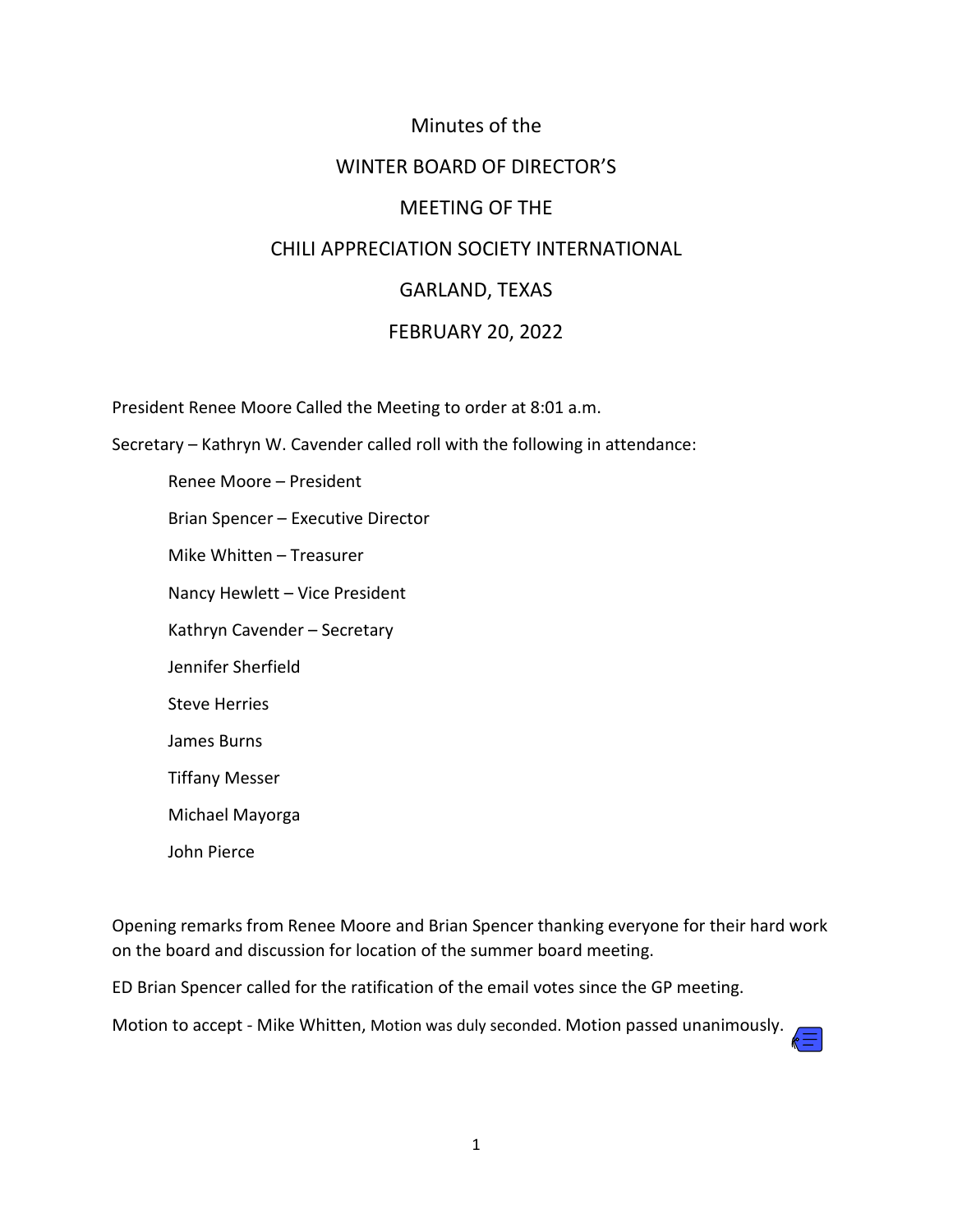## **Old Business**

# **Compliance Report**

Presented by Brian Spencer. All the Trademarks have been researched. A log of all the trademarks is kept by the CASI attorney. Trademarks are all current including the trademark that was up for renewal; Renewed through October 31, 2031, by our attorney.

Motion to accept - Tiffany Messer; Motion was duly seconded. Motion passed unanimously.

# **IT Report**

James Burns presented the IT report. Working on getting the scholarship application online as a priority to be completed by summer. Reported it would be an extra cost for the counter on the trails. Will use the unique visits counter for information.

Motion to accept - Steve Herries, Motion was duly seconded. No discussion, Motion passed unanimously.

#### IT Report

- 1. We had a few Requests for password resets.
- 2. In December we had 6241 unique visits to our website.
- 3. The most popular visits were Home page, event search and recipes.
- 4. Most popular source of searches were Google, You Tube, Bing and Facebook.
- 5. We have a request from Kathryn to add a counter to the button for displaying the Trails. I will research the possibility and advise Kathryn.
- 6. I have begun working on putting the scholarship application on our website. I hope to have this active and ready for use by mid-Summer at the latest.

### **Treasurers Report**

Mike Whitten reported that we have the money in the West Texas bank for TICC; The life fund is current, and the Ranch self-insurance fund could use some more money. The money from Pendery's for \$12,350 has been disbursed to the Housing Crisis Center on July 21, 2021.

Motion to accept - Tiffany Messer. Motion was duly seconded. Motion passed unanimously.

Statement of Activity and **Statement of Financial position** below.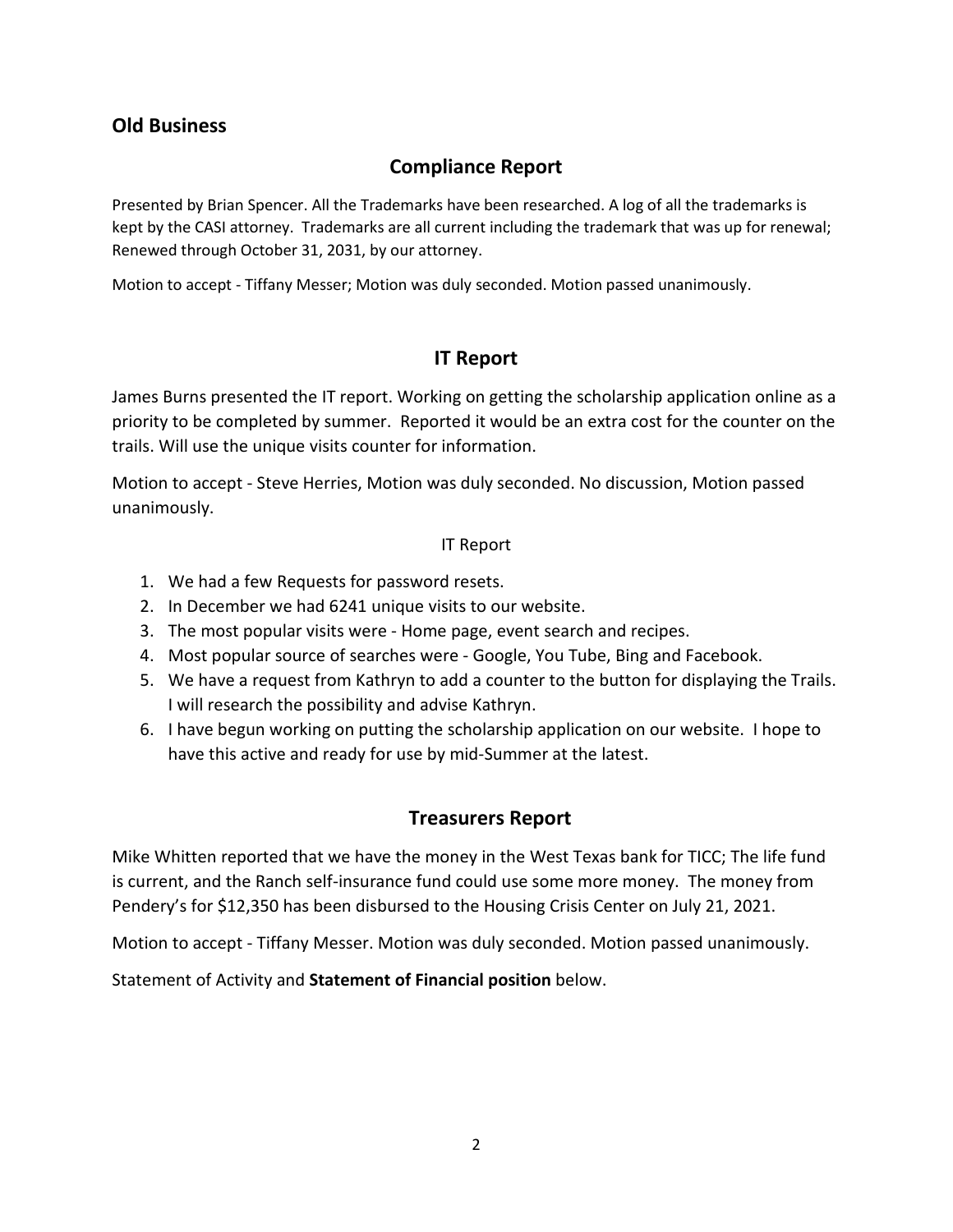| <b>CASI-Chili Appreciation Society International, Inc.</b> |                 |                 |                      |  |
|------------------------------------------------------------|-----------------|-----------------|----------------------|--|
| <b>Statement of Activity</b>                               |                 |                 |                      |  |
| January - December 2021                                    |                 |                 |                      |  |
|                                                            |                 |                 |                      |  |
|                                                            | <b>Total</b>    |                 |                      |  |
|                                                            | Jan - Dec       | Jan - Dec       | Change               |  |
|                                                            | 2021            | 2020 (PY)       |                      |  |
| <b>Revenue</b>                                             |                 |                 |                      |  |
| <b>300-000 TICC Revenues</b>                               |                 |                 | \$                   |  |
|                                                            |                 |                 | $\overline{a}$<br>\$ |  |
| 300-100 Scholarship Related Events                         | \$              |                 |                      |  |
| 300-130 Main Bar - Taxable Sales                           | 12,594.00<br>\$ | $\zeta$         | 12,594.00<br>Ś       |  |
|                                                            | 4,849.73        | 320.00          | 4,529.73             |  |
| 300-135 KF Bar - Taxable Sales                             | \$              | \$              | \$                   |  |
|                                                            | 7,010.00        | 330.00          | 6,680.00             |  |
| 300-140 Vendor Fees                                        | \$              |                 | \$                   |  |
|                                                            | 552.50          |                 | 552.50               |  |
| 300-150 Gate Admissions - Taxable                          | \$              |                 | \$                   |  |
| <b>Sales</b>                                               | 32,434.00       |                 | 32,434.00            |  |
| 300-170 Main Store - Taxable Sales                         | \$              | \$              | \$                   |  |
|                                                            | 12,238.00       | 1,413.60        | 10,824.40            |  |
| 300-175 KF Store - Taxable Sales                           | \$              | \$              | \$                   |  |
|                                                            | 12,748.00       | 185.00          | 12,563.00            |  |
| 300-180 TICC Underwriting                                  | \$              | \$              | \$                   |  |
| <b>Revenues</b>                                            | 23,903.50       | 8,501.05        | 15,402.45            |  |
| 300-190 Miscellaneous Income                               |                 | $\zeta$         | \$                   |  |
|                                                            |                 | 200.00          | (200.00)             |  |
| <b>Total 300-000 TICC Revenues</b>                         | \$              | \$              | \$                   |  |
|                                                            | 106,329.73      | 10,949.65       | 95,380.08            |  |
| 310-000 Membership                                         |                 |                 | \$                   |  |
|                                                            |                 |                 |                      |  |
| 310-200 Annual Membership Dues                             | \$              | \$              | \$                   |  |
| 310-205 Corporate Membership                               | 12,655.00<br>\$ | 12,272.48<br>\$ | 382.52<br>\$         |  |
| <b>Dues</b>                                                | 1,125.00        | 1,625.00        | (500.00)             |  |
| 310-210 Life Membership Dues                               | \$              | \$              | \$                   |  |
|                                                            | 1,700.00        | 850.00          | 850.00               |  |
| Total 310-000 Membership                                   | \$              | \$              | \$                   |  |
|                                                            | 15,480.00       | 14,747.48       | 732.52               |  |
| 320-000 Sponsorhips                                        |                 |                 | \$                   |  |
|                                                            |                 |                 |                      |  |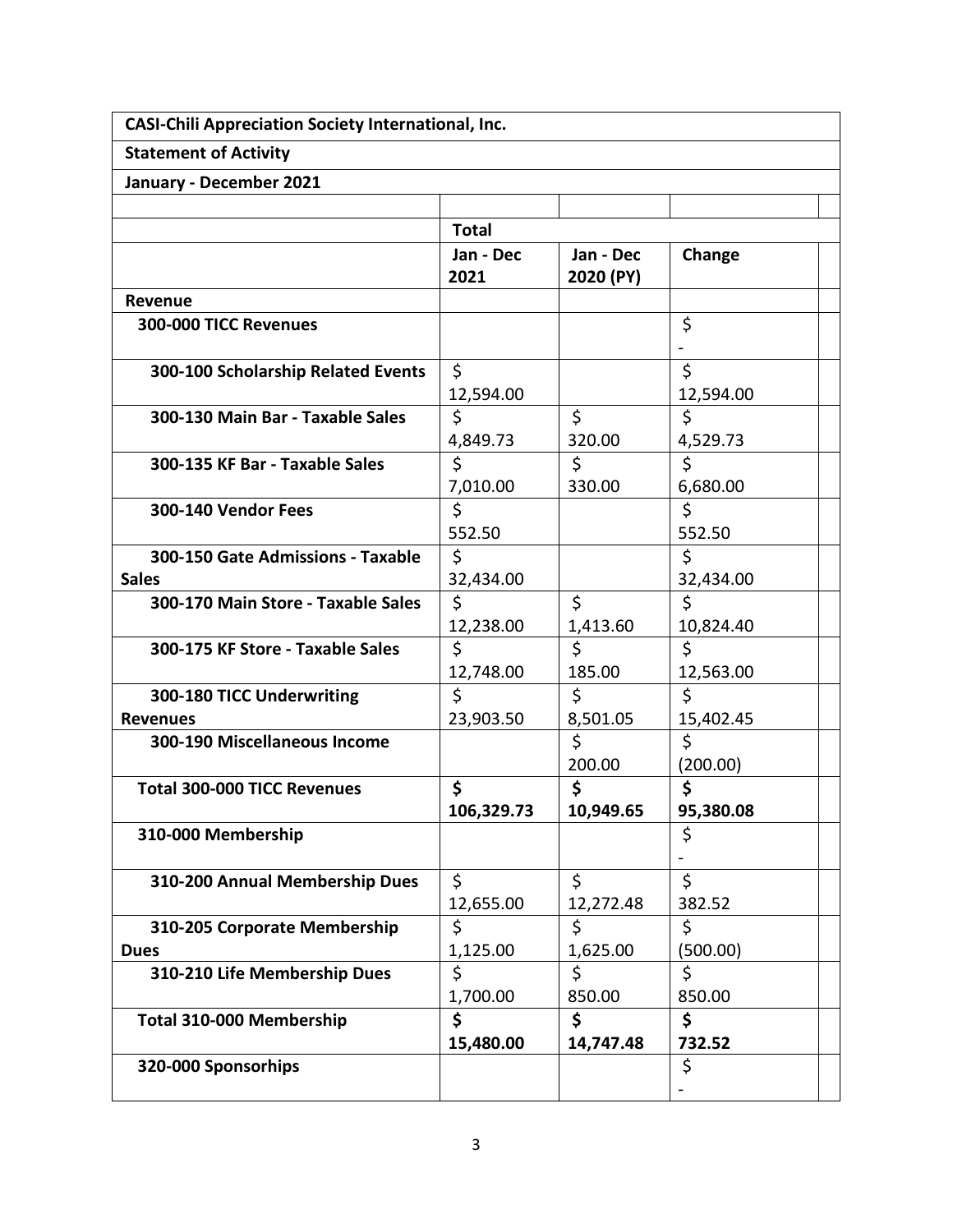| 320-001 Sponsorships - Gross              |             |            | \$           |  |
|-------------------------------------------|-------------|------------|--------------|--|
|                                           |             |            |              |  |
| 320-312 Summit Hill                       | \$          |            | \$           |  |
| (Southeastern Mills, Inc).                | 13,000.00   |            | 13,000.00    |  |
| 320-313 Brewster County Tourism           | \$          |            | \$           |  |
| Council                                   | 5,000.00    |            | 5,000.00     |  |
| 320-320 Statewide Remodeling              | \$          |            | \$           |  |
|                                           | 8,500.00    |            | 8,500.00     |  |
| 320-330 Lajitas Resort                    | \$          |            | \$           |  |
|                                           | 1,000.00    |            | 1,000.00     |  |
| 320-350 Renfro Foods                      | \$          |            | \$           |  |
|                                           | 6,500.00    |            | 6,500.00     |  |
| 320-360 Friends of CASI                   | \$          | \$         | \$           |  |
|                                           | 31,501.00   | 24,349.00  | 7,152.00     |  |
| 320-395 XOCHITL INC                       | \$          |            | \$           |  |
|                                           | 500.00      |            | 500.00       |  |
| 320-500 Purple Haze Jeep Club             | \$          |            | \$           |  |
|                                           | 2,000.00    |            | 2,000.00     |  |
| 320-501 Bolner's Fiesta                   | \$          |            | \$           |  |
|                                           | 11,500.00   |            | 11,500.00    |  |
| 320-503 Friends of Krazy Flats            | \$          |            | \$           |  |
|                                           | 1,983.24    |            | 1,983.24     |  |
| <b>Total 320-001 Sponsorships - Gross</b> | \$          | \$         | \$           |  |
|                                           | 81,484.24   | 24,349.00  | 57,135.24    |  |
| 320-999 Less Total Sponsor                |             |            | \$           |  |
| <b>Allowances</b>                         |             |            |              |  |
| 320-900 Less Sponsor Product              | \$          |            | \$           |  |
| <b>Allowances</b>                         | (18,000.00) |            | (18,000.00)  |  |
| 320-920 Less Sponsor Service              | \$          |            | \$           |  |
| <b>Allowances</b>                         | (1,000.00)  |            | (1,000.00)   |  |
| 320-930 Less Sponsor TICC Event           | \$          | \$         | \$           |  |
|                                           | (23,903.50) | (8,501.05) | (15, 402.45) |  |
| <b>Total 320-999 Less Total Sponsor</b>   | \$          | \$         | \$           |  |
| <b>Allowances</b>                         | (42,903.50) | (8,501.05) | (34,402.45)  |  |
| <b>Total 320-000 Sponsorhips</b>          | \$          | \$         | \$           |  |
|                                           | 38,580.74   | 15,847.95  | 22,732.79    |  |
| 330-000 Terlingua Trails                  |             |            | \$           |  |
|                                           |             |            |              |  |
| 330-400 Advertisements                    | \$          |            | \$           |  |
|                                           | 599.50      |            | 599.50       |  |
| Total 330-000 Terlingua Trails            | \$          | \$         | \$           |  |
|                                           |             |            |              |  |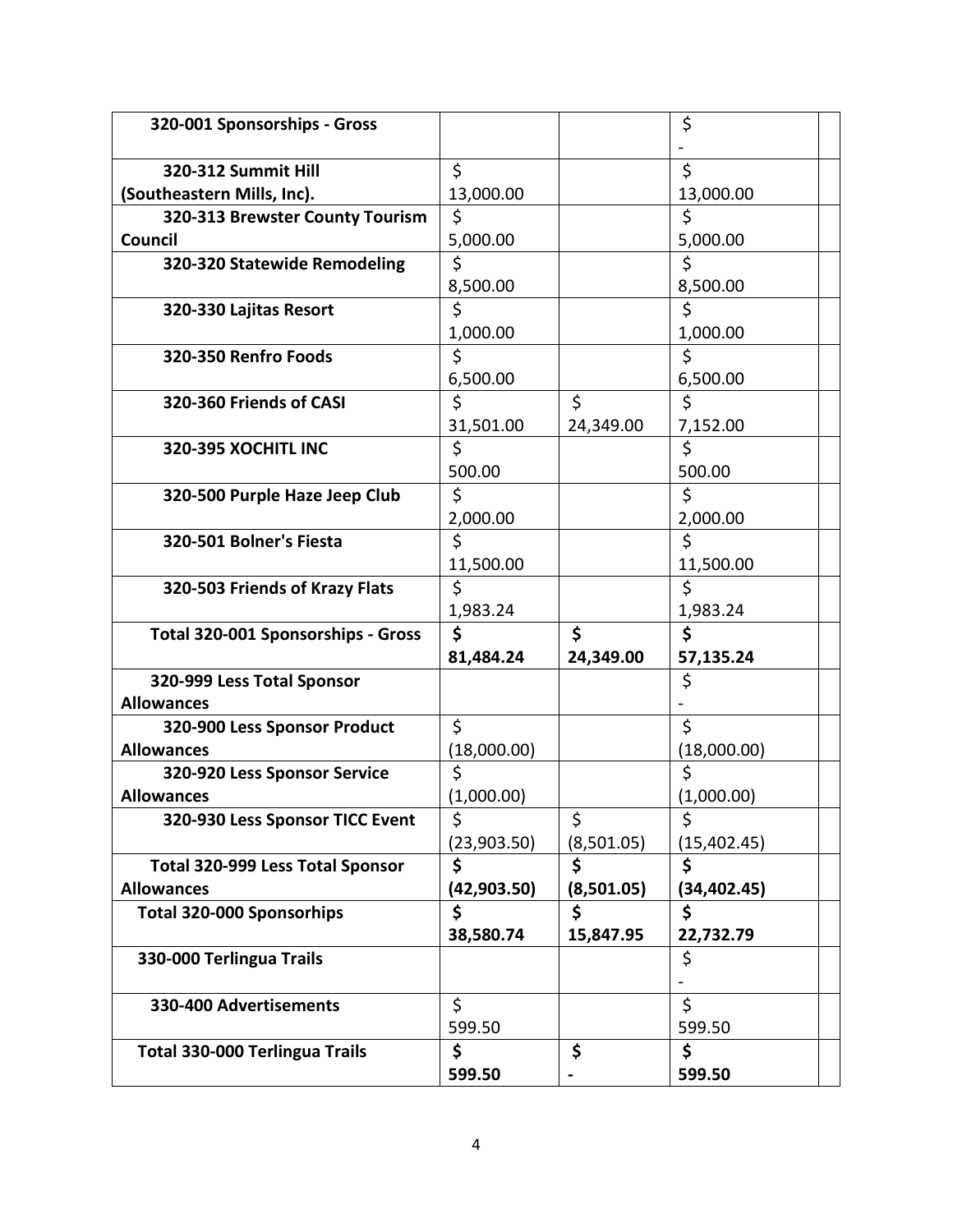| 340-000 Miscellaneous Income              |           |           | \$         |  |
|-------------------------------------------|-----------|-----------|------------|--|
|                                           |           |           |            |  |
| 340-500 Cooking for CASI                  | \$        | \$        | \$         |  |
|                                           | 4,920.00  | 2,684.00  | 2,236.00   |  |
|                                           | \$        | \$        |            |  |
| 340-501 Royalties Revenue                 |           |           | \$         |  |
|                                           | 12,572.64 | 9,538.56  | 3,034.08   |  |
| 340-515 Online Store                      |           | \$        | \$         |  |
|                                           |           | 39.00     | (39.00)    |  |
| 340-525 Cell Tower Lease Payments         | \$        | \$        | \$         |  |
|                                           | 7,200.00  | 6,600.00  | 600.00     |  |
| 340-535 GPM admin fee                     | \$        | \$        | \$         |  |
|                                           | 1,255.00  | 1,330.00  | (75.00)    |  |
| <b>340-585 General Fund Donations</b>     | \$        | \$        | \$         |  |
|                                           | 732.15    | 6,766.25  | (6,034.10) |  |
| 340-586 AmazonSmile                       | \$        | \$        | \$         |  |
|                                           | 402.16    | 505.61    | (103.45)   |  |
| 340-590 Miscellaneous                     | \$        | \$        | \$         |  |
|                                           | 100.00    |           | 100.00     |  |
| 340-591 Memorial Wall                     | \$        | \$        | \$         |  |
| <b>Contributions</b>                      | 500.00    | 125.00    | 375.00     |  |
| <b>Total 340-000 Miscellaneous Income</b> | \$        | \$        | \$         |  |
|                                           |           |           |            |  |
|                                           |           |           |            |  |
|                                           | 27,681.95 | 27,588.42 | 93.53      |  |
| 355-000 Cookoff Fees                      |           |           | \$         |  |
|                                           |           |           |            |  |
| 355-100 CLIF Premium per Cook \$2         | \$        | \$        | \$         |  |
|                                           | 13,449.50 | 8,046.00  | 5,403.50   |  |
| 355-200 GP Meeting Cook's Charge          | \$        | \$        | \$         |  |
| \$1                                       | 6,722.25  | 4,023.00  | 2,699.25   |  |
| 355-300 Registration Fee - \$25           | \$        | Ś.        | \$         |  |
|                                           | 6,575.00  | 3,300.00  | 3,275.00   |  |
| 355-400 Sanctioning Fee per Cook          | \$        | \$        | \$         |  |
| \$1                                       | 6,722.25  | 4,023.00  | 2,699.25   |  |
| <b>Total 355-000 Cookoff Fees</b>         | \$        | \$        | \$         |  |
|                                           | 33,469.00 | 19,392.00 | 14,077.00  |  |
| 370-000 CASI Scholarship Fund             |           |           | \$         |  |
| Income                                    |           |           |            |  |
| 370-100 Scholarship Donations             | \$        | $\zeta$   | \$         |  |
|                                           | 20,903.76 | 13,701.02 | 7,202.74   |  |
| Total 370-000 CASI Scholarship Fund       | \$        | \$        | \$         |  |
| Income                                    | 20,903.76 | 13,701.02 | 7,202.74   |  |
| 390-000 Interest Income                   | \$        | \$        | \$         |  |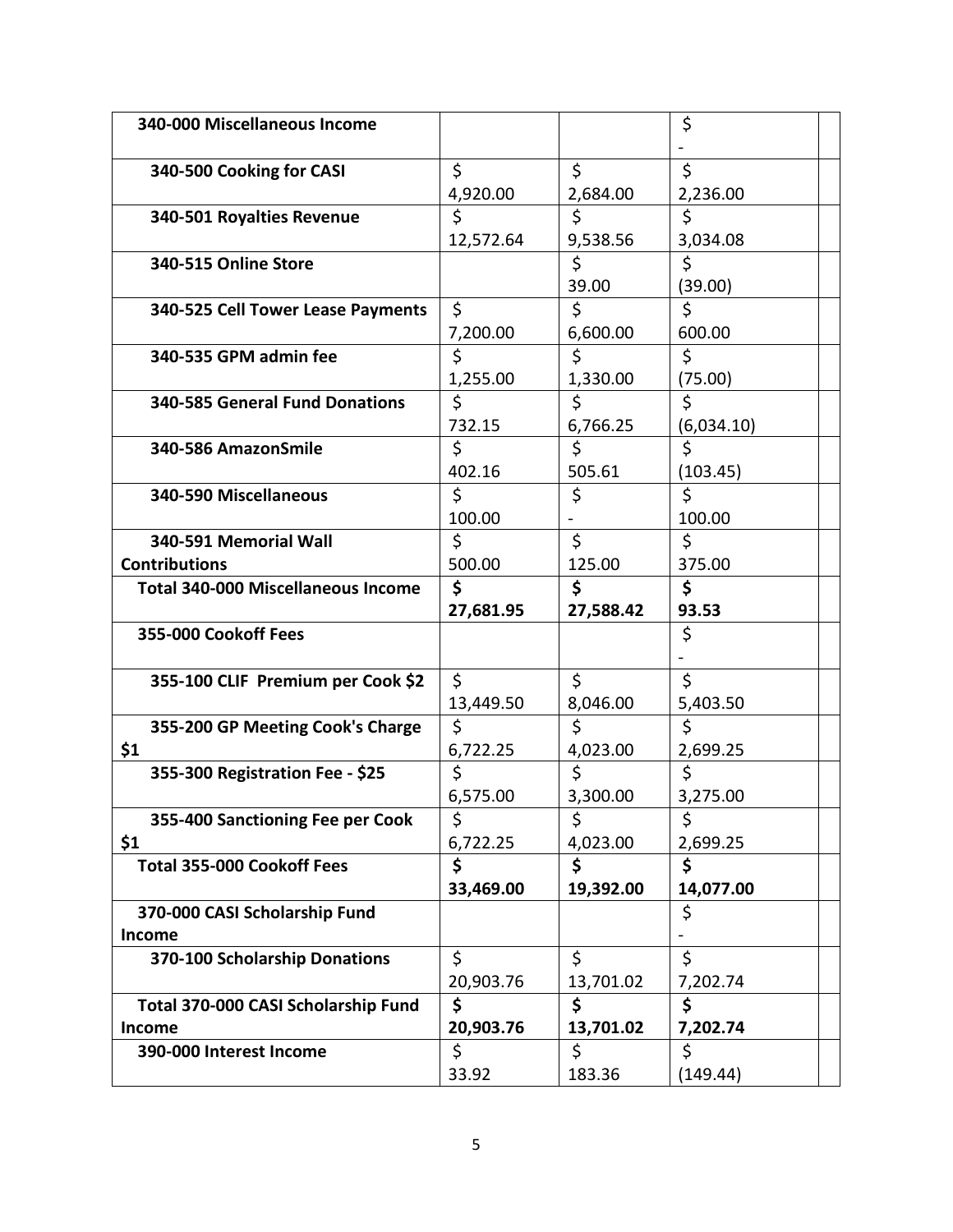| <b>Total Revenue</b>             | \$         | \$         | \$         |
|----------------------------------|------------|------------|------------|
|                                  | 243,078.60 | 102,409.88 | 140,668.72 |
| <b>Gross Profit</b>              | \$         | \$         | \$         |
|                                  | 243,078.60 | 102,409.88 | 140,668.72 |
| <b>Expenditures</b>              |            |            |            |
| 400-000 TICC Expenses            |            |            | \$         |
|                                  |            |            |            |
| 400-100 Band & Sound System      | \$         | \$         | \$         |
|                                  | 3,800.00   | 2,500.00   | 1,300.00   |
| 400-105 Scholarship Day Expenses | \$         |            | \$         |
| & Payouts                        | 15,723.86  |            | 15,723.86  |
| 400-109 Bar Expenses - Main      | Ś          |            | \$         |
|                                  | 7,215.61   |            | 7,215.61   |
| 400-110 Bar Expenses - KF        | \$         |            | \$         |
|                                  | 6,844.61   |            | 6,844.61   |
| 400-130 Gate Expenses            | \$         |            | \$         |
|                                  | 987.63     |            | 987.63     |
| 400-145 TICC Jackets             | \$         | \$         | \$         |
|                                  | 1,986.00   | 379.80     | 1,606.20   |
| 400-150 Judging Supplies         | \$         | \$         | \$         |
|                                  | 1,800.37   | 305.76     | 1,494.61   |
| <b>400-160 Licenses</b>          | \$         |            | \$         |
|                                  | 800.00     |            | 800.00     |
| 400-170 Name Tags                | \$         |            | \$         |
|                                  | 297.64     |            | 297.64     |
| 400-180 Officials & Contestants  | \$         | \$         | \$         |
| <b>Shirts</b>                    | 5,655.00   | 30.25      | 5,624.75   |
| 400-190 Posters & Bannners       | \$         |            | \$         |
|                                  | 782.12     |            | 782.12     |
| 400-195 Radios                   | \$         |            | \$         |
|                                  | 1,825.00   |            | 1,825.00   |
| 400-200 Security                 | \$         |            | \$         |
|                                  | 875.00     |            | 875.00     |
| 400-210 Store Expenses - Main    | \$         |            | \$         |
|                                  | 4,491.58   |            | 4,491.58   |
| 400-211 Store Expenses - KF      | \$         |            | \$         |
|                                  | 6,364.70   |            | 6,364.70   |
| 400-215 Sales Tax Expense        | \$         | \$         | \$         |
|                                  | 5,687.00   | 185.42     | 5,501.58   |
| 400-217 Sponsor Appreciation     | \$         | \$         | \$         |
|                                  | 2,451.79   | 1,057.00   | 1,394.79   |
| 400-220 Site Maintenance         | \$         |            | \$         |
|                                  | 21,192.80  |            | 21,192.80  |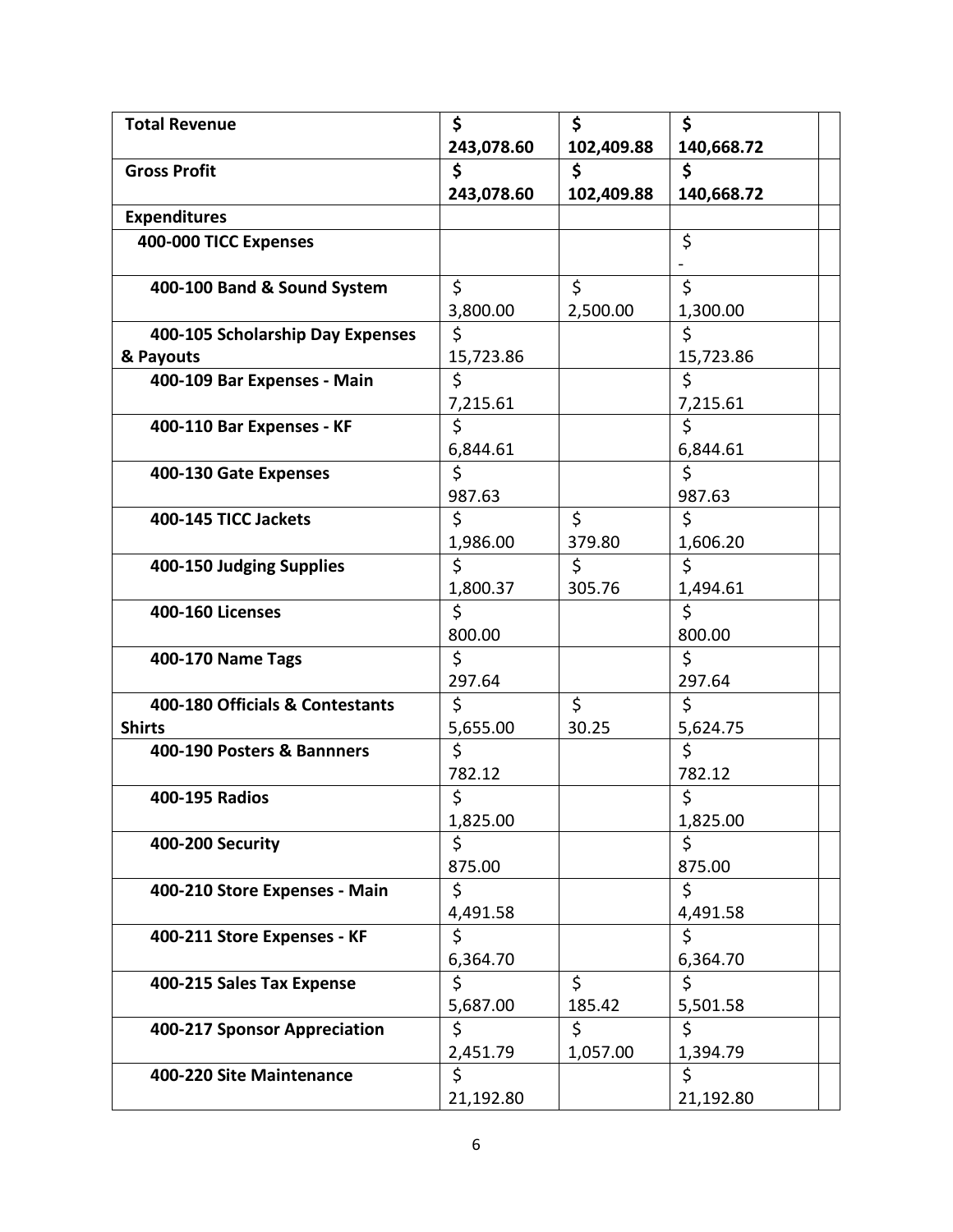| 400-221 Site Cleanup Expense          | \$         |              | \$                 |
|---------------------------------------|------------|--------------|--------------------|
|                                       | 2,400.00   |              | 2,400.00           |
| 400-225 Trophy/Stove                  | \$         | \$           | \$                 |
| <b>Purchase/Donations</b>             | 8,205.71   | 7,564.00     | 641.71             |
| 400-242 Tuesday CCO Expenses          | \$         |              | \$                 |
|                                       | 85.93      |              | 85.93              |
| 400-245 TICC Jackets Income &         | \$         |              | \$                 |
| <b>Expenses</b>                       |            |              |                    |
| 400-299 Miscellaneous Exp             | \$         |              | \$                 |
|                                       | 933.65     |              | 933.65             |
| <b>Total 400-000 TICC Expenses</b>    | \$         | \$           | \$                 |
|                                       | 100,406.00 | 12,022.23    | 88,383.77          |
| 410-000 Terlingua Trails Expenses     |            |              | \$                 |
|                                       |            |              |                    |
| 410-300 KDT - Printing Costs          |            | \$           | \$                 |
|                                       |            | 3,200.00     | (3,200.00)         |
| 410-305 KDT - Parcel Post             |            | \$           | \$                 |
|                                       |            | 490.50       | (490.50)           |
| 410-310 KDT - Bulk Mail               |            | \$           | \$                 |
|                                       |            | 2,221.98     | (2,221.98)         |
| 410-330 Editor Computer Related       |            | Ś.           | \$                 |
| <b>Expense</b>                        |            | 194.39       | (194.39)           |
| 410-340 Editor Supplies               | \$         | \$           | $\mathsf{\dot{S}}$ |
| 410-955 Editor Miscellaneous          | 322.51     | 127.79<br>\$ | 194.72<br>\$       |
| <b>Expense</b>                        |            | 134.61       | (134.61)           |
| <b>Total 410-000 Terlingua Trails</b> | \$         | \$           | \$                 |
| <b>Expenses</b>                       | 322.51     | 6,369.27     | (6,046.76)         |
| 420-300 Depreciation                  |            |              | \$                 |
|                                       |            |              |                    |
| 420-355 Depreciation - Signs and      | \$         | \$           | \$                 |
| Plaque                                | 107.14     | 107.14       |                    |
| 420-365 Depreciation - Buildings      | \$         | \$           | \$                 |
|                                       | 6,165.29   | 6,165.29     |                    |
| 420-375 Depreciation - Office         |            | \$           | \$                 |
| Equipment                             |            | 120.74       | (120.74)           |
| 420-385 Depreciation - Ice            | \$         | \$           | \$                 |
| <b>Merchandiser</b>                   | 114.58     | 229.79       | (115.21)           |
| <b>Total 420-300 Depreciation</b>     | \$         | \$           | \$                 |
|                                       | 6,387.01   | 6,622.96     | (235.95)           |
| 430-000 IT Expenses                   |            |              | \$                 |
|                                       |            |              |                    |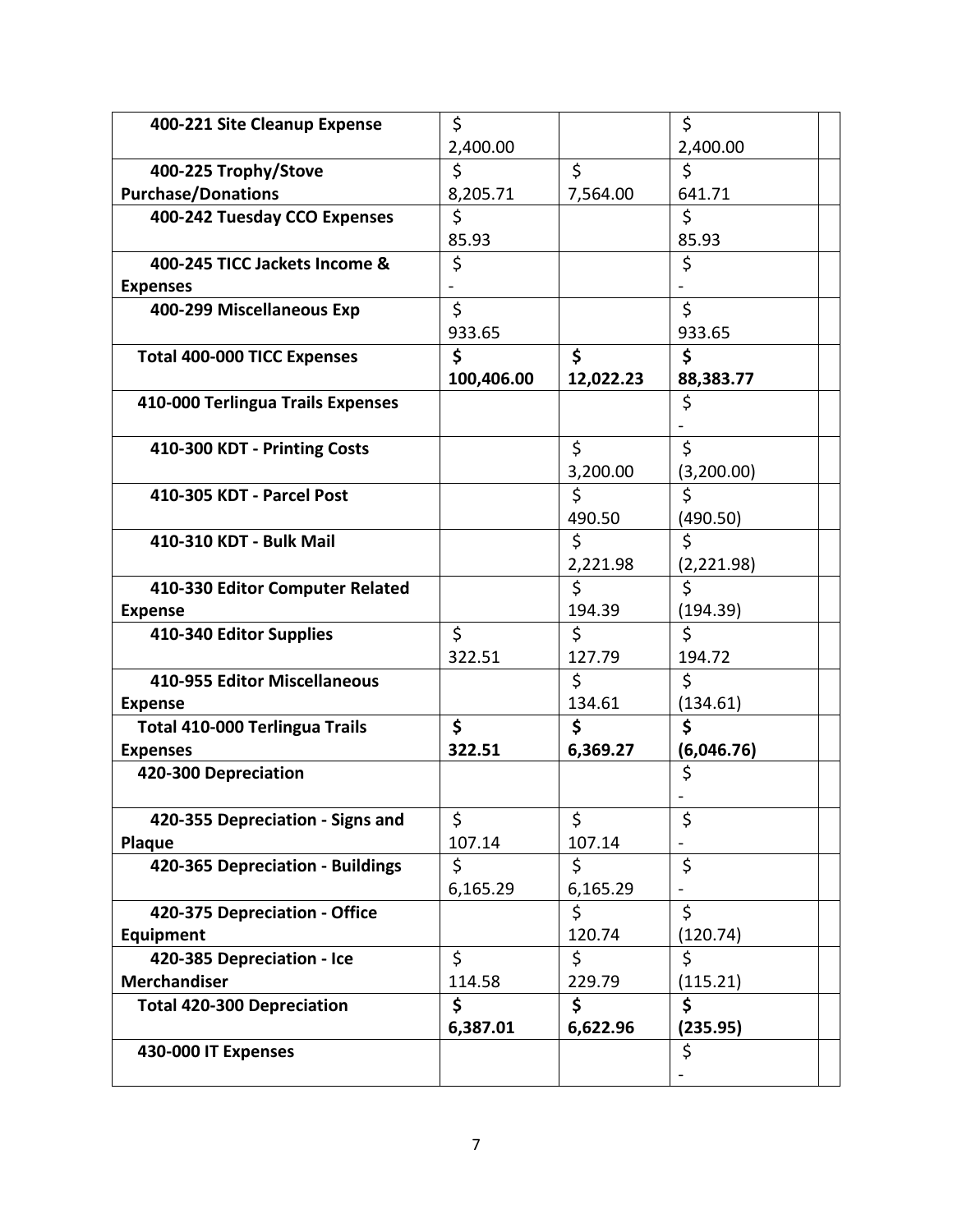| 430-100 Recurring IT Expenses               | \$              | \$       | \$         |  |
|---------------------------------------------|-----------------|----------|------------|--|
|                                             | 5,847.69        | 5,078.12 | 769.57     |  |
| Total 430-000 IT Expenses                   | \$              | \$       | \$         |  |
|                                             | 5,847.69        | 5,078.12 | 769.57     |  |
| 440-000 Chilicity Expenses                  |                 |          | \$         |  |
|                                             |                 |          |            |  |
| 440-505 Chilicity Expenses                  | \$              |          | \$         |  |
|                                             | 1,250.00        |          | 1,250.00   |  |
| <b>Total 440-000 Chilicity Expenses</b>     | \$              | \$       | \$         |  |
|                                             | 1,250.00        |          | 1,250.00   |  |
| 450-000 CASI Director Expenses              |                 |          | \$         |  |
|                                             |                 |          |            |  |
| 450-569 Secretary's Expenses                | \$              |          | \$         |  |
|                                             | 55.69           |          | 55.69      |  |
| 450-579 Treasurer Expenses                  | \$              | \$       | \$         |  |
|                                             | 1,409.31        | 1,451.60 | (42.29)    |  |
| 450-599 All Other Directors                 | \$              | \$       | \$         |  |
| <b>Expenses</b>                             | 276.26          | 2,327.20 | (2,050.94) |  |
| <b>Total 450-000 CASI Director Expenses</b> | \$              | \$       | \$         |  |
|                                             | 1,741.26        | 3,778.80 | (2,037.54) |  |
| 460-000 Membership Expenses                 |                 |          | \$         |  |
|                                             |                 |          |            |  |
| 460-600 Membership Expenses                 | \$              | \$       | \$         |  |
|                                             | 891.72          | 848.66   | 43.06      |  |
| <b>Total 460-000 Membership Expenses</b>    | \$              | \$       | \$         |  |
|                                             | 891.72          | 848.66   | 43.06      |  |
| 470-000 Rancho CASI de Los Chisos           |                 |          | \$         |  |
| Exp                                         |                 |          |            |  |
| 470-700 Ranch Expenses                      | \$              | \$       | \$         |  |
|                                             | 10,454.31       | 4,919.06 | 5,535.25   |  |
|                                             |                 | \$       |            |  |
| Total 470-000 Rancho CASI de Los            | \$<br>10,454.31 |          | \$         |  |
| <b>Chisos Exp</b>                           |                 | 4,919.06 | 5,535.25   |  |
| 475-000 Scholarship Administrative          |                 |          | \$         |  |
| Exp                                         | \$              | \$       | \$         |  |
| 475-100 Scholarship Administrator           |                 |          |            |  |
| <b>Expenses</b>                             | 250.21          | 274.22   | (24.01)    |  |
| Total 475-000 Scholarship                   | \$              | \$       | \$         |  |
| <b>Administrative Exp</b>                   | 250.21          | 274.22   | (24.01)    |  |
| 480-000 Tallymaster Expenses                |                 |          | \$         |  |
|                                             |                 |          |            |  |
| 480-770 Tally PayPal Expenses               | \$              |          | \$         |  |
|                                             | 133.72          |          | 133.72     |  |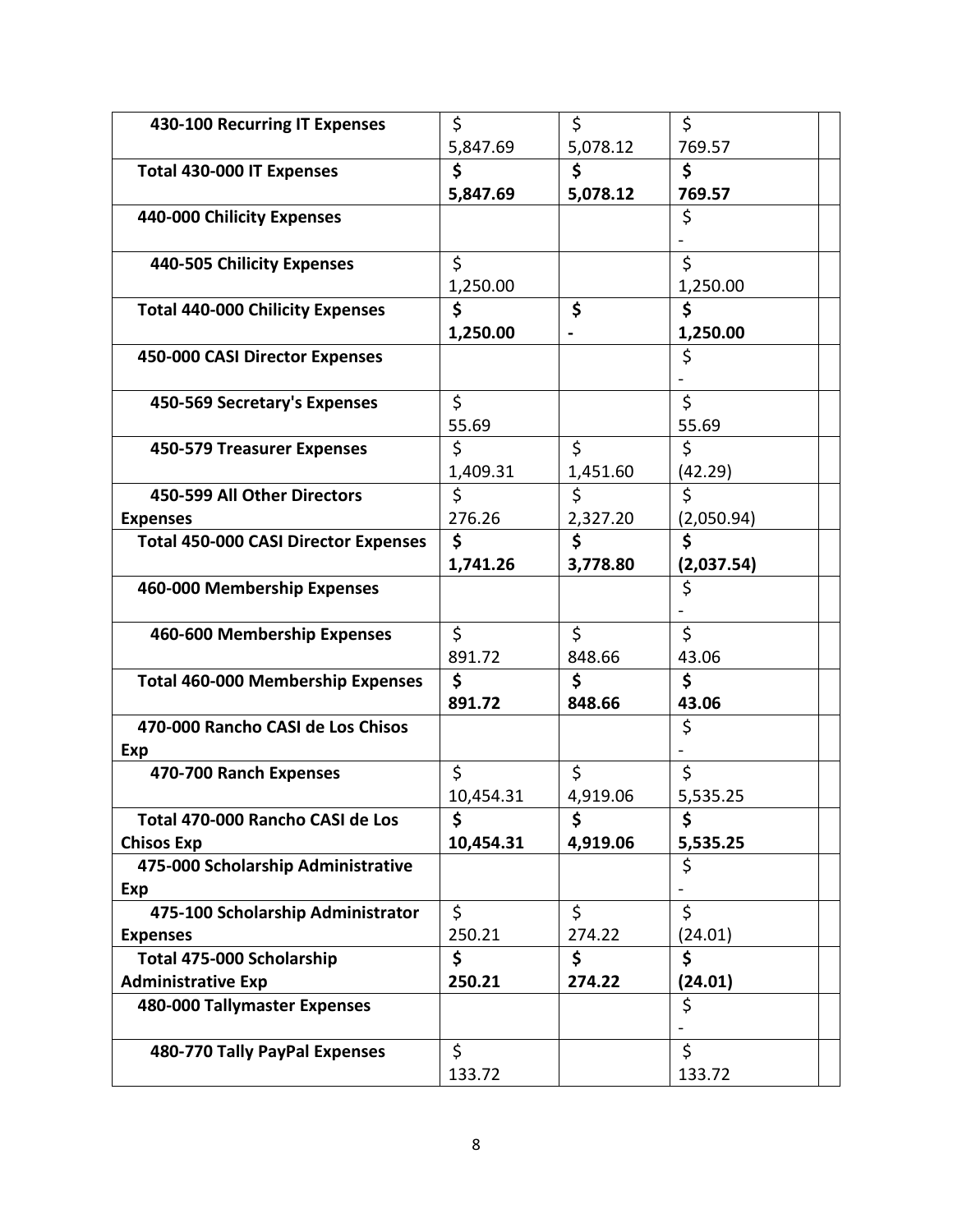| <b>Total 480-000 Tallymaster Expenses</b>    | \$        | \$       | \$              |  |
|----------------------------------------------|-----------|----------|-----------------|--|
|                                              | 133.72    |          | 133.72          |  |
| 490-000 Rules & Sanctioning                  |           |          | \$              |  |
| <b>Expenses</b>                              |           |          |                 |  |
| 490-750 Rules & Sanctioning                  | \$        | \$       | \$              |  |
| <b>Expenses</b>                              | 355.73    | 426.59   | (70.86)         |  |
| <b>Total 490-000 Rules &amp; Sanctioning</b> | \$        | \$       | \$              |  |
| <b>Expenses</b>                              | 355.73    | 426.59   | (70.86)         |  |
| 495-000 Miscellaneous Expenses               |           |          | \$              |  |
| 495-905 Bank Charges                         | \$        | \$       | \$              |  |
|                                              |           | 36.00    | (36.00)         |  |
| 495-914 Bolner's Fiesta LIcense              | \$        | \$       | \$              |  |
| <b>Expenses</b>                              | 50.00     | 50.00    |                 |  |
| 495-915 Online Store                         |           | \$       | \$              |  |
|                                              |           | 73.16    | (73.16)         |  |
| 495-920 Picnic Time Expenses &               | \$        | \$       | \$              |  |
| <b>Income</b>                                |           |          |                 |  |
| 495-923 990 & 990T Taxes Due                 | \$        |          | Ś               |  |
|                                              | 38.00     |          | 38.00           |  |
| 495-925 Legal & Other Expense                | \$        | \$       | \$              |  |
|                                              | 2,431.34  | 1,651.00 | 780.34          |  |
| 495-945 NSF Checks                           | \$        | \$       | \$              |  |
|                                              | 130.00    |          | 130.00          |  |
| 495-956 TICC Memorial Board                  | \$        |          | \$              |  |
| <b>Expense</b>                               | 25.00     |          | 25.00           |  |
| 495-995 Miscelleneous Expense                | \$        | \$       | \$              |  |
|                                              | 12,604.15 |          | 12,604.15<br>\$ |  |
| <b>Total 495-000 Miscellaneous</b>           | \$        | \$       |                 |  |
| <b>Expenses</b>                              | 15,278.49 | 1,810.16 | 13,468.33       |  |
| 600-000 GP Meeting Expense                   |           |          | \$              |  |
| 600-110 Beer, Wine, other Hosp               | \$        | \$       | \$              |  |
| <b>Suite</b>                                 | 71.55     | (127.30) | 198.85          |  |
| 600-111 Hotel-Audio or Visual                | \$        | \$       | \$              |  |
| rental                                       | 2,724.89  | 7,874.00 | (5, 149.11)     |  |
| 600-113 Hotel-Food and Beverage              | \$        | \$       | \$              |  |
|                                              | 2,370.00  | 2,153.38 | 216.62          |  |
| 600-130 Printing, Copying and other          | \$        |          | \$              |  |
| misc.                                        | 245.00    |          | 245.00          |  |
| <b>Total 600-000 GP Meeting Expense</b>      | \$        | \$       | \$              |  |
|                                              | 5,411.44  | 9,900.08 | (4,488.64)      |  |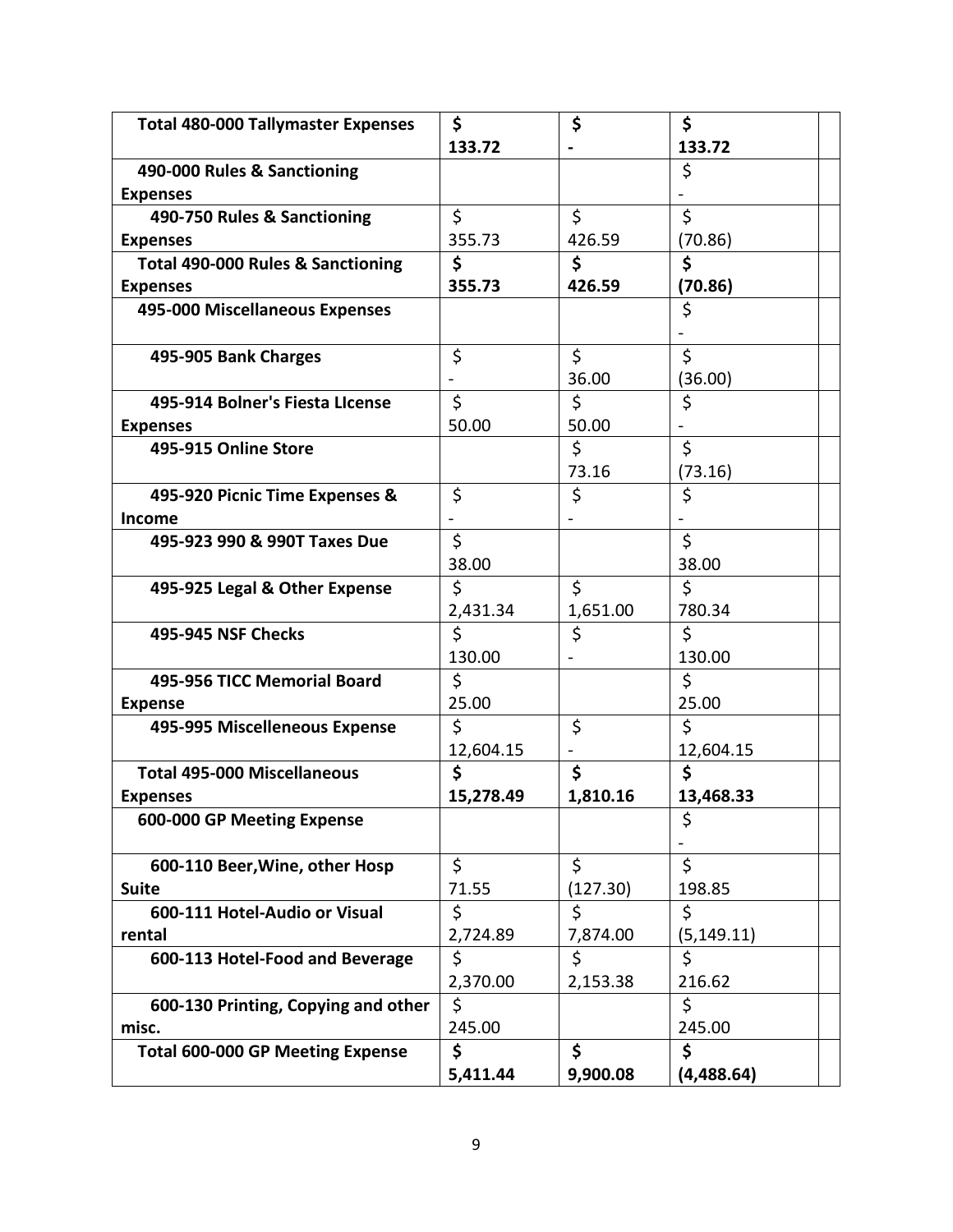| 700-000 CLIF Expenses                  |              |                      | \$                       |  |
|----------------------------------------|--------------|----------------------|--------------------------|--|
|                                        |              |                      |                          |  |
| 700-100 General Liability              | \$           | \$                   | \$                       |  |
|                                        | 13,235.24    | 11,589.11            | 1,646.13                 |  |
| 700-140 Directors & Officers           | \$           | \$                   | \$                       |  |
| <b>Insurance</b>                       | 1,410.00     | 1,410.00             |                          |  |
| 700-160 Volunteers Insurance           | \$           | \$                   | \$                       |  |
|                                        | 585.95       | 549.76               | 36.19                    |  |
| 700-220 Umbrella                       | \$           | \$                   | \$                       |  |
|                                        | 8,349.93     | 8,353.80             | (3.87)                   |  |
| <b>Total 700-000 CLIF Expenses</b>     | \$           | \$                   | \$                       |  |
|                                        | 23,581.12    | 21,902.67            | 1,678.45                 |  |
| <b>Total Expenditures</b>              | \$           | \$                   | \$                       |  |
|                                        | 172,311.21   | 73,952.82            | 98,358.39                |  |
| <b>Net Operating Revenue</b>           | \$           | $\boldsymbol{\zeta}$ | \$                       |  |
|                                        | 70,767.39    | 28,457.06            | 42,310.33                |  |
| <b>Other Revenue</b>                   |              |                      |                          |  |
| 890-000 Transfers between funds        |              |                      | \$                       |  |
|                                        |              |                      |                          |  |
| 890-100 Paying Fund                    | \$           | \$                   | \$                       |  |
|                                        | (58, 691.77) | (923.08)             | (57, 768.69)             |  |
| 890-200 Receiving Fund                 | \$           | \$                   | \$                       |  |
|                                        | 58,691.77    | 923.08               | 57,768.69                |  |
| <b>Total 890-000 Transfers between</b> | \$           | \$                   | \$                       |  |
| funds                                  |              |                      |                          |  |
| <b>Total Other Revenue</b>             | \$           | \$                   | \$                       |  |
|                                        |              |                      |                          |  |
| <b>Other Expenditures</b>              |              |                      |                          |  |
| 900-000 Charitable Contributions       |              |                      | \$                       |  |
|                                        |              |                      |                          |  |
| 900-100 Sul Ross Rodeo Club            | \$           | \$                   | \$                       |  |
|                                        | 2,000.00     | 2,000.00             |                          |  |
| 900-105 Brewster County                | \$           | \$                   | \$                       |  |
|                                        | 4,000.00     | 4,000.00             | $\overline{\phantom{0}}$ |  |
| 900-115 Terlingua EMS & VFD            | \$           | \$                   | \$                       |  |
|                                        | 5,000.00     | 5,000.00             |                          |  |
| 900-125 Terlingua School               | \$           | \$                   | \$                       |  |
|                                        | 2,000.00     | 3,600.00             | (1,600.00)               |  |
| 900-130 Terlingua Area Matching        | \$           | \$                   | \$                       |  |
| Program                                | 2,000.00     | 2,000.00             |                          |  |
| 900-140 Terlingua Chamber of           | \$           | \$                   | \$                       |  |
| <b>Commerce</b>                        | 100.00       | 100.00               |                          |  |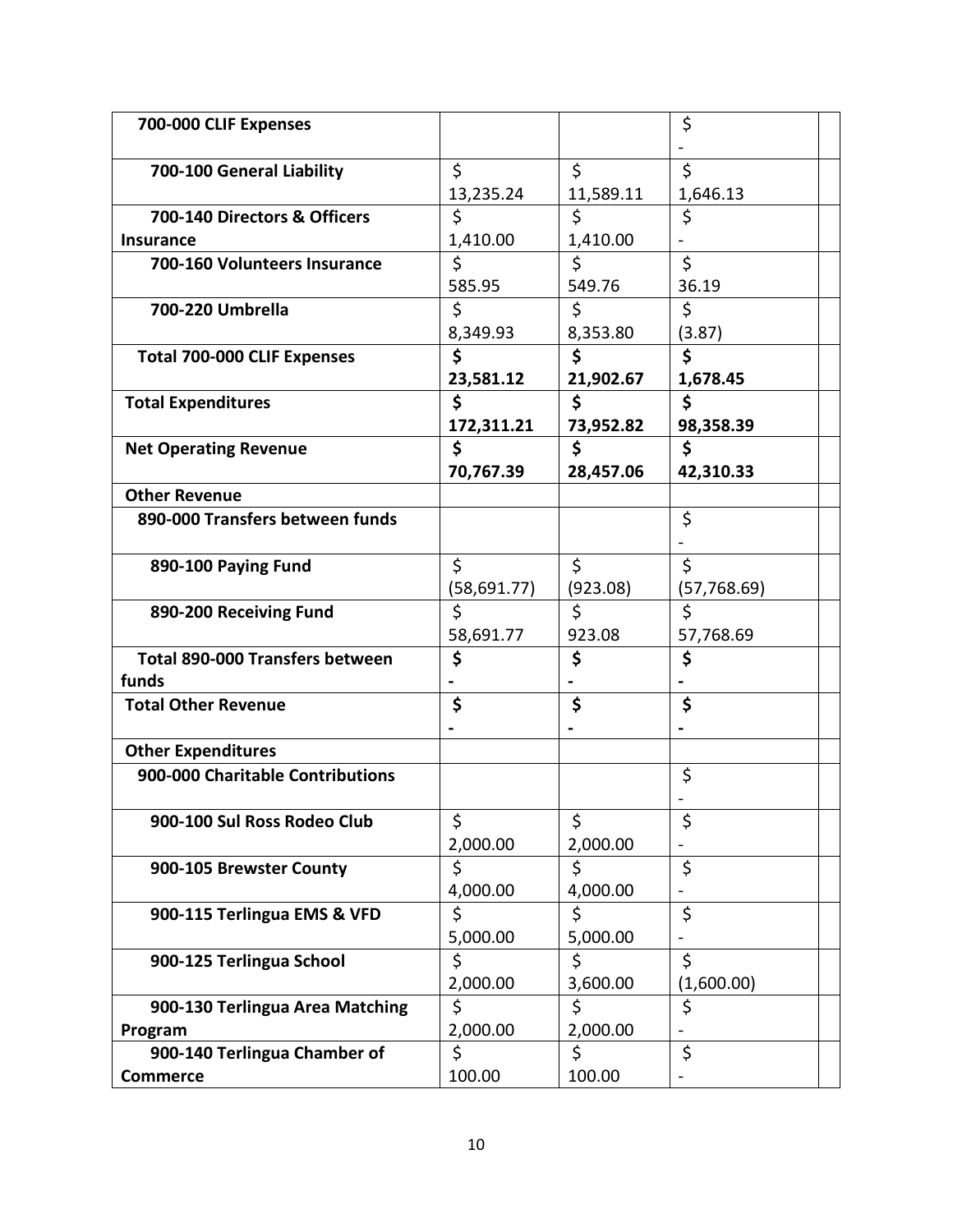| <b>Total 900-000 Charitable</b>        | \$          | \$           | \$         |
|----------------------------------------|-------------|--------------|------------|
| <b>Contributions</b>                   | 15,100.00   | 16,700.00    | (1,600.00) |
| 950-000 CASI Scholarships              |             |              | \$         |
|                                        |             |              |            |
| 950-100 CASI Scholarship Program       | \$          | \$           | \$         |
|                                        | 13,000.00   | 18,000.00    | (5,000.00) |
| 950-140 CASI Scholarship -             |             | \$           |            |
| Penderey's                             |             | 300.00       | (300.00)   |
| 950-150 CASI/Tex Schofield             | \$          | \$           | S          |
| Scholarship                            | 1,000.00    | 3,000.00     | (2,000.00) |
| 950-160 CASI/Ancira FoC                | \$          | \$           |            |
| Scholarship                            | 2,500.00    | 3,500.00     | (1,000.00) |
| <b>Total 950-000 CASI Scholarships</b> | \$          | Ś            | Ś          |
|                                        | 16,500.00   | 24,800.00    | (8,300.00) |
| <b>Total Other Expenditures</b>        | \$          | \$           | \$         |
|                                        | 31,600.00   | 41,500.00    | (9,900.00) |
| <b>Net Other Revenue</b>               | Ş           | \$           | \$         |
|                                        | (31,600.00) | (41,500.00)  | 9,900.00   |
| <b>Net Revenue</b>                     | \$          | \$           | S          |
|                                        | 39,167.39   | (13, 042.94) | 52,210.33  |

# **CASI-Chili Appreciation Society International, Inc. Statement of Activity**

**January - December 2021**

|                                         | <b>Total</b> |                       |                     |                 |             |  |
|-----------------------------------------|--------------|-----------------------|---------------------|-----------------|-------------|--|
|                                         |              | <b>Jan - Dec 2021</b> | Jan - Dec 2020 (PY) | Change          | % Change    |  |
| Revenue                                 |              |                       |                     |                 |             |  |
| 300-000 TICC Revenues                   |              |                       |                     | 0.00            |             |  |
| 300-100 Scholarship Related Events      |              | 12,594.00             |                     | 12,594.00       |             |  |
| 300-130 Main Bar - Taxable Sales        |              | 4,849.73              | 320.00              | 4,529.73        | 1415.54%    |  |
| 300-135 KF Bar - Taxable Sales          |              | 7,010.00              | 330.00              | 6,680.00        | 2024.24%    |  |
| 300-140 Vendor Fees                     |              | 552.50                |                     | 552.50          |             |  |
| 300-150 Gate Admissions - Taxable Sales |              | 32,434.00             |                     | 32,434.00       |             |  |
| 300-170 Main Store - Taxable Sales      |              | 12,238.00             | 1,413.60            | 10,824.40       | 765.73%     |  |
| 300-175 KF Store - Taxable Sales        |              | 12,748.00             | 185.00              | 12,563.00       | 6790.81%    |  |
| 300-180 TICC Underwriting Revenues      |              | 23,903.50             | 8,501.05            | 15,402.45       | 181.18%     |  |
| 300-190 Miscellaneous Income            |              |                       | 200.00              | $-200.00$       | $-100.00\%$ |  |
| <b>Total 300-000 TICC Revenues</b>      | \$           | 106,329.73            | \$<br>10,949.65     | 95,380.08<br>\$ | 871.08%     |  |
| 310-000 Membership                      |              |                       |                     | 0.00            |             |  |
| 310-200 Annual Membership Dues          |              | 12,655.00             | 12,272.48           | 382.52          | 3.12%       |  |
| 310-205 Corporate Membership Dues       |              | 1,125.00              | 1,625.00            | $-500.00$       | $-30.77%$   |  |
| 310-210 Life Membership Dues            |              | 1,700.00              | 850.00              | 850.00          | 100.00%     |  |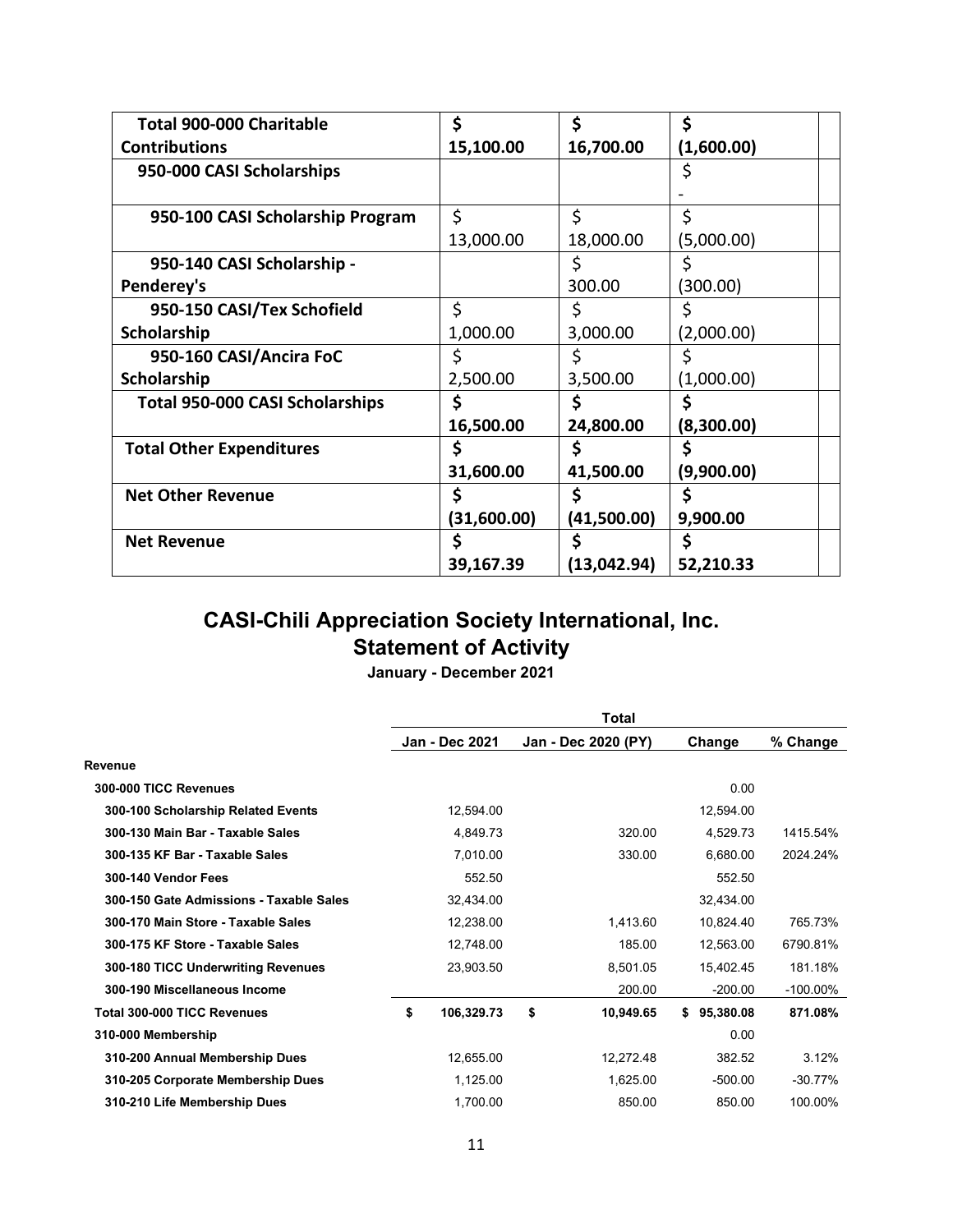| Total 310-000 Membership                                                 | \$  | 15,480.00    | \$  | 14,747.48   | \$<br>732.52     | 4.97%      |
|--------------------------------------------------------------------------|-----|--------------|-----|-------------|------------------|------------|
| 320-000 Sponsorships                                                     |     |              |     |             | 0.00             |            |
| 320-001 Sponsorships - Gross<br>320-312 Summit Hill (Southeastern Mills, |     |              |     |             | 0.00             |            |
| Inc).                                                                    |     | 13,000.00    |     |             | 13,000.00        |            |
| 320-313 Brewster County Tourism Council                                  |     | 5,000.00     |     |             | 5,000.00         |            |
| 320-320 Statewide Remodeling                                             |     | 8,500.00     |     |             | 8,500.00         |            |
| 320-330 Lajitas Resort                                                   |     | 1,000.00     |     |             | 1,000.00         |            |
| 320-350 Renfro Foods                                                     |     | 6,500.00     |     |             | 6,500.00         |            |
| 320-360 Friends of CASI                                                  |     | 31,501.00    |     | 24,349.00   | 7,152.00         | 29.37%     |
| 320-395 XOCHITL INC                                                      |     | 500.00       |     |             | 500.00           |            |
| 320-500 Purple Haze Jeep Club                                            |     | 2,000.00     |     |             | 2,000.00         |            |
| 320-501 Bolner's Fiesta                                                  |     | 11,500.00    |     |             | 11,500.00        |            |
| 320-503 Friends of Krazy Flats                                           |     | 1,983.24     |     |             | 1,983.24         |            |
| Total 320-001 Sponsorships - Gross                                       | \$  | 81,484.24    | \$  | 24,349.00   | \$57,135.24      | 234.65%    |
| 320-999 Less Total Sponsor Allowances                                    |     |              |     |             | 0.00             |            |
| 320-900 Less Sponsor Product Allowances                                  |     | $-18,000.00$ |     |             | $-18,000.00$     |            |
| 320-920 Less Sponsor Service Allowances                                  |     | $-1,000.00$  |     |             | $-1,000.00$      |            |
| 320-930 Less Sponsor TICC Event                                          |     | $-23,903.50$ |     | $-8,501.05$ | $-15,402.45$     | $-181.18%$ |
| Total 320-999 Less Total Sponsor Allowances                              | -\$ | 42,903.50    | -\$ | 8,501.05    | $-$ \$ 34,402.45 | -404.68%   |
| Total 320-000 Sponsorships                                               | \$  | 38,580.74    | \$  | 15,847.95   | \$<br>22,732.79  | 143.44%    |
| 330-000 Terlingua Trails                                                 |     |              |     |             | 0.00             |            |
| 330-400 Advertisements                                                   |     | 599.50       |     |             | 599.50           |            |
|                                                                          |     |              |     |             |                  |            |
| Total 330-000 Terlingua Trails                                           | \$  | 599.50       | \$  | 0.00        | \$<br>599.50     |            |
| 340-000 Miscellaneous Income                                             |     |              |     |             | 0.00             |            |
| 340-500 Cooking for CASI                                                 |     | 4,920.00     |     | 2,684.00    | 2,236.00         | 83.31%     |
| 340-501 Royalties Revenue                                                |     | 12,572.64    |     | 9,538.56    | 3,034.08         | 31.81%     |
| 340-515 Online Store                                                     |     |              |     | 39.00       | $-39.00$         | -100.00%   |
| 340-525 Cell Tower Lease Payments                                        |     | 7,200.00     |     | 6,600.00    | 600.00           | 9.09%      |
| 340-535 GPM admin fee                                                    |     | 1,255.00     |     | 1,330.00    | $-75.00$         | $-5.64%$   |
| 340-585 General Fund Donations                                           |     | 732.15       |     | 6,766.25    | $-6,034.10$      | -89.18%    |
| 340-586 AmazonSmile                                                      |     | 402.16       |     | 505.61      | $-103.45$        | $-20.46%$  |
| 340-590 Miscellaneous                                                    |     | 100.00       |     | 0.00        | 100.00           |            |
| 340-591 Memorial Wall Contributions                                      |     | 500.00       |     | 125.00      | 375.00           | 300.00%    |
| <b>Total 340-000 Miscellaneous Income</b>                                | \$  | 27,681.95    | \$  | 27,588.42   | \$<br>93.53      | 0.34%      |
| 355-000 Cookoff Fees                                                     |     |              |     |             | 0.00             |            |
| 355-100 CLIF Premium per Cook \$2                                        |     | 13,449.50    |     | 8,046.00    | 5,403.50         | 67.16%     |
| 355-200 GP Meeting Cook's Charge \$1                                     |     | 6,722.25     |     | 4,023.00    | 2,699.25         | 67.10%     |
| 355-300 Registration Fee - \$25                                          |     | 6,575.00     |     | 3,300.00    | 3,275.00         | 99.24%     |
| 355-400 Sanctioning Fee per Cook \$1                                     |     | 6,722.25     |     | 4,023.00    | 2,699.25         | 67.10%     |
| Total 355-000 Cookoff Fees                                               | \$  | 33,469.00    | \$  | 19,392.00   | \$<br>14,077.00  | 72.59%     |
| 370-000 CASI Scholarship Fund Income                                     |     |              |     |             | 0.00             |            |
| 370-100 Scholarship Donations                                            |     | 20,903.76    |     | 13,701.02   | 7,202.74         | 52.57%     |
| Total 370-000 CASI Scholarship Fund Income                               | \$  | 20,903.76    | \$  | 13,701.02   | \$<br>7,202.74   | 52.57%     |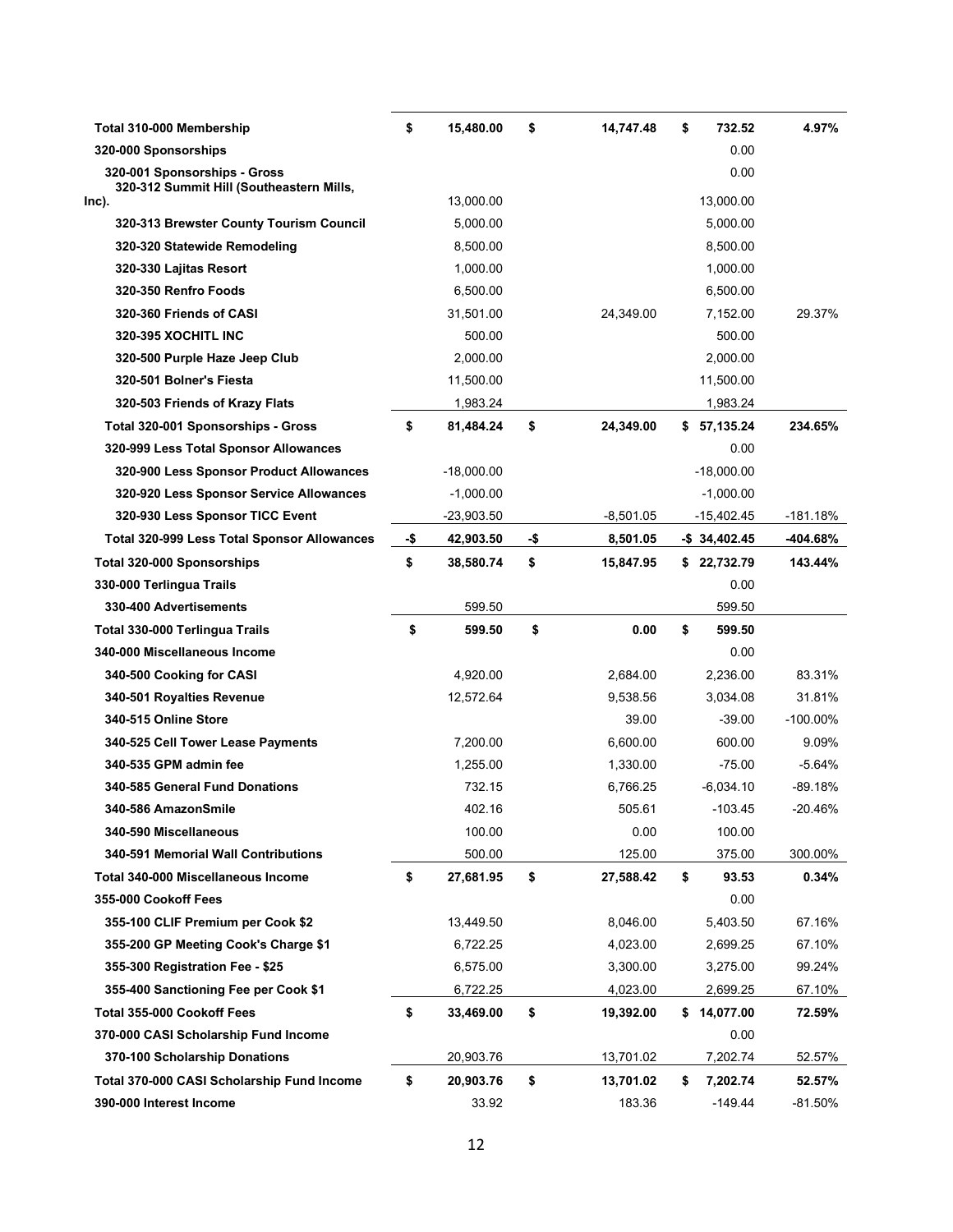| <b>Total Revenue</b>                           | \$<br>243,078.60 | \$<br>102,409.88 |     | \$140,668.72 | 137.36%     |
|------------------------------------------------|------------------|------------------|-----|--------------|-------------|
| <b>Gross Profit</b>                            | \$<br>243,078.60 | \$<br>102,409.88 |     | \$140,668.72 | 137.36%     |
| <b>Expenditures</b>                            |                  |                  |     |              |             |
| 400-000 TICC Expenses                          |                  |                  |     | 0.00         |             |
| 400-100 Band & Sound System                    | 3,800.00         | 2,500.00         |     | 1,300.00     | 52.00%      |
| 400-105 Scholarship Day Expenses & Payouts     | 15,723.86        |                  |     | 15,723.86    |             |
| 400-109 Bar Expenses - Main                    | 7,215.61         |                  |     | 7,215.61     |             |
| 400-110 Bar Expenses - KF                      | 6,844.61         |                  |     | 6,844.61     |             |
| 400-130 Gate Expenses                          | 987.63           |                  |     | 987.63       |             |
| 400-145 TICC Jackets                           | 1,986.00         | 379.80           |     | 1,606.20     | 422.91%     |
| 400-150 Judging Supplies                       | 1,800.37         | 305.76           |     | 1,494.61     | 488.82%     |
| <b>400-160 Licenses</b>                        | 800.00           |                  |     | 800.00       |             |
| 400-170 Name Tags                              | 297.64           |                  |     | 297.64       |             |
| 400-180 Officials & Contestants Shirts         | 5,655.00         | 30.25            |     | 5,624.75     | 18594.21%   |
| 400-190 Posters & Banners                      | 782.12           |                  |     | 782.12       |             |
| 400-195 Radios                                 | 1,825.00         |                  |     | 1,825.00     |             |
| 400-200 Security                               | 875.00           |                  |     | 875.00       |             |
| 400-210 Store Expenses - Main                  | 4,491.58         |                  |     | 4,491.58     |             |
| 400-211 Store Expenses - KF                    | 6,364.70         |                  |     | 6,364.70     |             |
| 400-215 Sales Tax Expense                      | 5,687.00         | 185.42           |     | 5,501.58     | 2967.09%    |
| 400-217 Sponsor Appreciation                   | 2,451.79         | 1,057.00         |     | 1,394.79     | 131.96%     |
| 400-220 Site Maintenance                       | 21,192.80        |                  |     | 21,192.80    |             |
| 400-221 Site Cleanup Expense                   | 2,400.00         |                  |     | 2,400.00     |             |
| 400-225 Trophy/Stove Purchase/Donations        | 8,205.71         | 7,564.00         |     | 641.71       | 8.48%       |
| 400-242 Tuesday CCO Expenses                   | 85.93            |                  |     | 85.93        |             |
| 400-245 TICC Jackets Income & Expenses         | 0.00             |                  |     | 0.00         |             |
| 400-299 Miscellaneous Exp                      | 933.65           |                  |     | 933.65       |             |
| <b>Total 400-000 TICC Expenses</b>             | \$<br>100,406.00 | \$<br>12,022.23  | \$  | 88,383.77    | 735.17%     |
| 410-000 Terlingua Trails Expenses              |                  |                  |     | 0.00         |             |
| 410-300 KDT - Printing Costs                   |                  | 3,200.00         |     | $-3,200.00$  | -100.00%    |
| 410-305 KDT - Parcel Post                      |                  | 490.50           |     | $-490.50$    | -100.00%    |
| 410-310 KDT - Bulk Mail                        |                  | 2,221.98         |     | $-2,221.98$  | $-100.00\%$ |
| 410-330 Editor Computer Related Expense        |                  | 194.39           |     | $-194.39$    | -100.00%    |
| 410-340 Editor Supplies                        | 322.51           | 127.79           |     | 194.72       | 152.37%     |
| 410-955 Editor Miscellaneous Expense           |                  | 134.61           |     | $-134.61$    | -100.00%    |
| <b>Total 410-000 Terlingua Trails Expenses</b> | \$<br>322.51     | \$<br>6,369.27   | -\$ | 6,046.76     | -94.94%     |
| 420-300 Depreciation                           |                  |                  |     | 0.00         |             |
| 420-355 Depreciation - Signs and Plaque        | 107.14           | 107.14           |     | 0.00         | 0.00%       |
| 420-365 Depreciation - Buildings               | 6,165.29         | 6,165.29         |     | 0.00         | $0.00\%$    |
| 420-375 Depreciation - Office Equipment        |                  | 120.74           |     | $-120.74$    | -100.00%    |
| 420-385 Depreciation - Ice Merchandiser        | 114.58           | 229.79           |     | $-115.21$    | -50.14%     |
| Total 420-300 Depreciation                     | \$<br>6,387.01   | \$<br>6,622.96   | -\$ | 235.95       | $-3.56%$    |
| 430-000 IT Expenses                            |                  |                  |     | 0.00         |             |
| 430-100 Recurring IT Expenses                  | 5,847.69         | 5,078.12         |     | 769.57       | 15.15%      |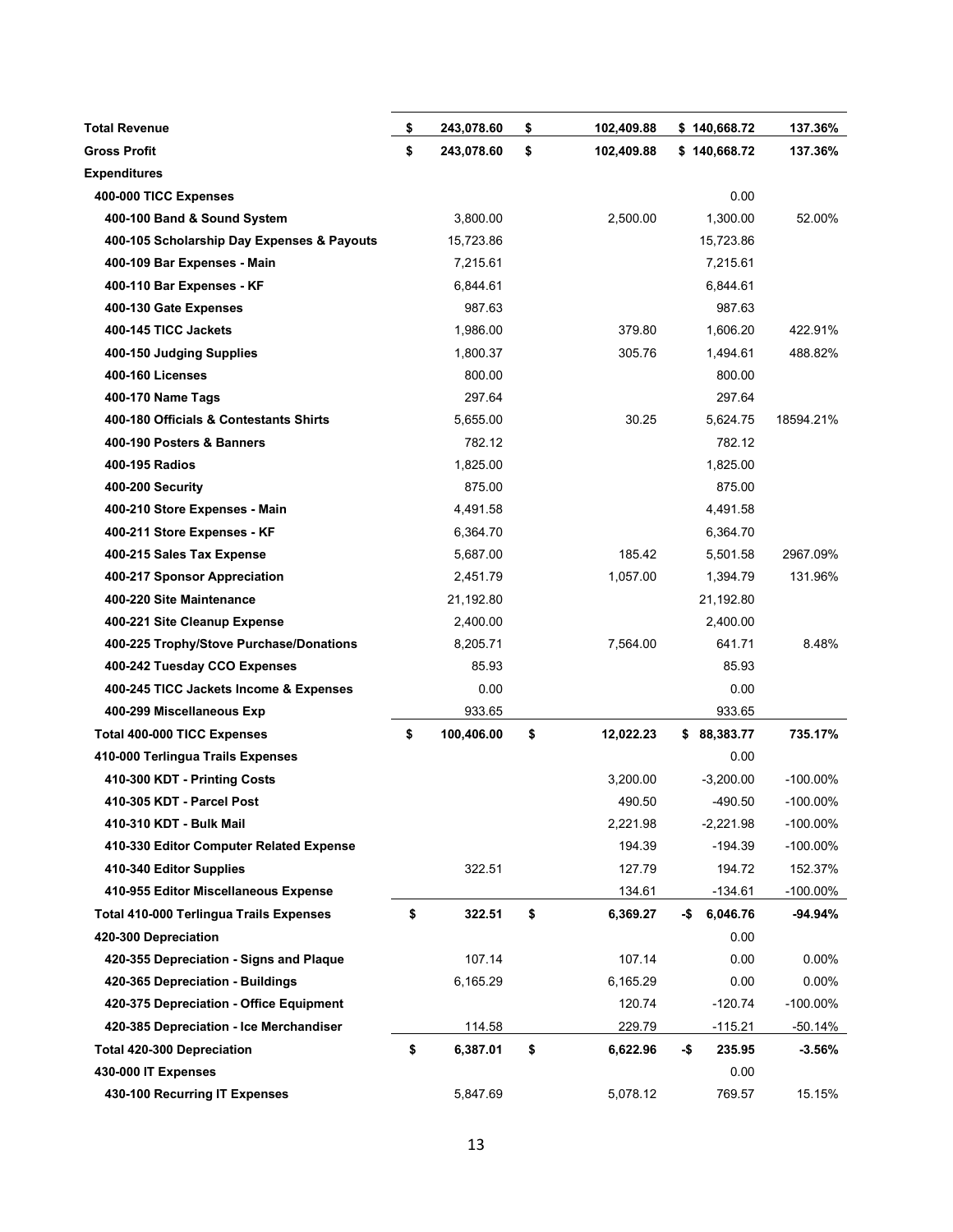| Total 430-000 IT Expenses                             | \$<br>5,847.69  | \$<br>5,078.12 | \$  | 769.57      | 15.15%      |
|-------------------------------------------------------|-----------------|----------------|-----|-------------|-------------|
| 440-000 Chilicity Expenses                            |                 |                |     | 0.00        |             |
| 440-505 Chilicity Expenses                            | 1,250.00        |                |     | 1,250.00    |             |
| <b>Total 440-000 Chilicity Expenses</b>               | \$<br>1,250.00  | \$<br>0.00     | \$  | 1.250.00    |             |
| 450-000 CASI Director Expenses                        |                 |                |     | 0.00        |             |
| 450-569 Secretary's Expenses                          | 55.69           |                |     | 55.69       |             |
| 450-579 Treasurer Expenses                            | 1,409.31        | 1,451.60       |     | $-42.29$    | $-2.91%$    |
| 450-599 All Other Directors Expenses                  | 276.26          | 2,327.20       |     | $-2,050.94$ | -88.13%     |
| <b>Total 450-000 CASI Director Expenses</b>           | \$<br>1,741.26  | \$<br>3,778.80 | -\$ | 2,037.54    | $-53.92%$   |
| 460-000 Membership Expenses                           |                 |                |     | 0.00        |             |
| 460-600 Membership Expenses                           | 891.72          | 848.66         |     | 43.06       | 5.07%       |
| <b>Total 460-000 Membership Expenses</b>              | \$<br>891.72    | \$<br>848.66   | \$  | 43.06       | 5.07%       |
| 470-000 Rancho CASI de Los Chisos Exp                 |                 |                |     | 0.00        |             |
| 470-700 Ranch Expenses                                | 10,454.31       | 4,919.06       |     | 5,535.25    | 112.53%     |
| Total 470-000 Rancho CASI de Los Chisos Exp           | \$<br>10,454.31 | \$<br>4,919.06 | \$  | 5,535.25    | 112.53%     |
| 475-000 Scholarship Administrative Exp                |                 |                |     | 0.00        |             |
| 475-100 Scholarship Administrator Expenses            | 250.21          | 274.22         |     | $-24.01$    | $-8.76%$    |
| Total 475-000 Scholarship Administrative Exp          | \$<br>250.21    | \$<br>274.22   | -\$ | 24.01       | -8.76%      |
| 480-000 TallyMaster Expenses                          |                 |                |     | 0.00        |             |
| 480-770 Tally PayPal Expenses                         | 133.72          |                |     | 133.72      |             |
| Total 480-000 TallyMaster Expenses                    | \$<br>133.72    | \$<br>0.00     | \$  | 133.72      |             |
| 490-000 Rules & Sanctioning Expenses                  |                 |                |     | 0.00        |             |
| 490-750 Rules & Sanctioning Expenses                  | 355.73          | 426.59         |     | $-70.86$    | $-16.61%$   |
| <b>Total 490-000 Rules &amp; Sanctioning Expenses</b> | \$<br>355.73    | \$<br>426.59   | -\$ | 70.86       | $-16.61%$   |
| 495-000 Miscellaneous Expenses                        |                 |                |     | 0.00        |             |
| 495-905 Bank Charges                                  | 0.00            | 36.00          |     | $-36.00$    | $-100.00\%$ |
| 495-914 Bolner's Fiesta License Expenses              | 50.00           | 50.00          |     | 0.00        | 0.00%       |
| 495-915 Online Store                                  |                 | 73.16          |     | $-73.16$    | $-100.00\%$ |
| 495-920 Picnic Time Expenses & Income                 | 0.00            | 0.00           |     | 0.00        |             |
| 495-923 990 & 990T Taxes Due                          | 38.00           |                |     | 38.00       |             |
| 495-925 Legal & Other Expense                         | 2,431.34        | 1,651.00       |     | 780.34      | 47.26%      |
| 495-945 NSF Checks                                    | 130.00          | 0.00           |     | 130.00      |             |
| 495-956 TICC Memorial Board Expense                   | 25.00           |                |     | 25.00       |             |
| 495-995 Miscellaneous Expense                         | 12,604.15       | 0.00           |     | 12,604.15   |             |
| <b>Total 495-000 Miscellaneous Expenses</b>           | \$<br>15,278.49 | \$<br>1,810.16 | \$  | 13,468.33   | 744.04%     |
| 600-000 GP Meeting Expense                            |                 |                |     | 0.00        |             |
| 600-110 Beer, Wine, other Hosp Suite                  | 71.55           | $-127.30$      |     | 198.85      | 156.21%     |
| 600-111 Hotel-Audio or Visual rental                  | 2,724.89        | 7,874.00       |     | $-5,149.11$ | $-65.39%$   |
| 600-113 Hotel-Food and Beverage                       | 2,370.00        | 2,153.38       |     | 216.62      | 10.06%      |
| 600-130 Printing, Copying and other misc.             | 245.00          |                |     | 245.00      |             |
| <b>Total 600-000 GP Meeting Expense</b>               | \$<br>5,411.44  | \$<br>9,900.08 | -\$ | 4,488.64    | $-45.34%$   |
| 700-000 CLIF Expenses                                 |                 |                |     | 0.00        |             |
| 700-100 General Liability                             | 13,235.24       | 11,589.11      |     | 1,646.13    | 14.20%      |
| 700-140 Directors & Officers Insurance                | 1,410.00        | 1,410.00       |     | 0.00        | 0.00%       |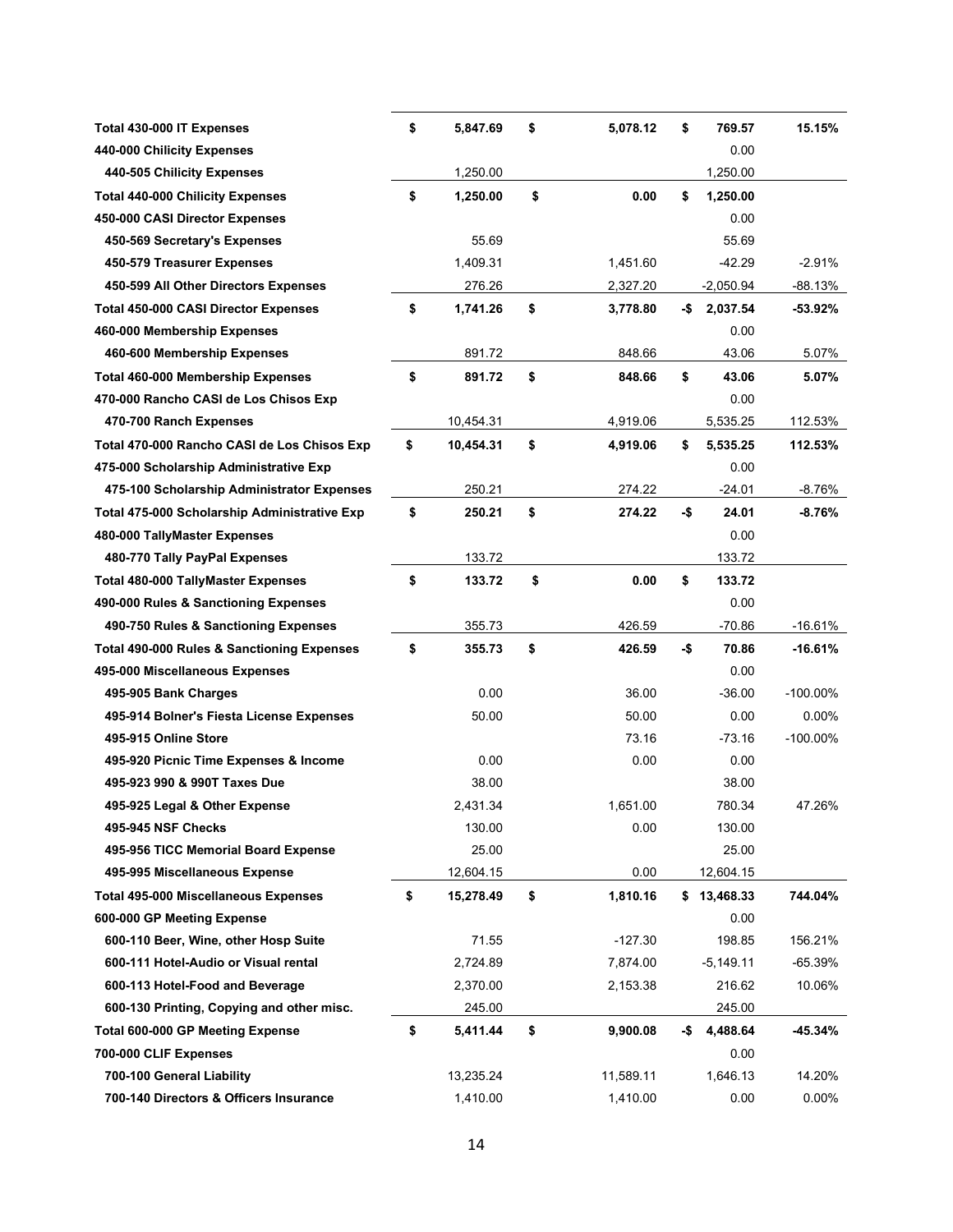| 700-160 Volunteers Insurance                  |     | 585.95       |     | 549.76    |     | 36.19       | 6.58%       |
|-----------------------------------------------|-----|--------------|-----|-----------|-----|-------------|-------------|
| 700-220 Umbrella                              |     | 8,349.93     |     | 8,353.80  |     | $-3.87$     | $-0.05%$    |
| Total 700-000 CLIF Expenses                   | \$  | 23,581.12    | \$  | 21,902.67 | \$  | 1,678.45    | 7.66%       |
| <b>Total Expenditures</b>                     | \$  | 172,311.21   | \$  | 73,952.82 |     | \$98,358.39 | 133.00%     |
| <b>Net Operating Revenue</b>                  | \$  | 70,767.39    | \$  | 28,457.06 | \$  | 42,310.33   | 148.68%     |
| <b>Other Revenue</b>                          |     |              |     |           |     |             |             |
| 890-000 Transfers between funds               |     |              |     |           |     | 0.00        |             |
| 890-100 Paying Fund                           |     | $-58,691.77$ |     | $-923.08$ |     | -57,768.69  | $-6258.25%$ |
| 890-200 Receiving Fund                        |     | 58,691.77    |     | 923.08    |     | 57,768.69   | 6258.25%    |
| Total 890-000 Transfers between funds         | \$  | 0.00         | \$  | 0.00      | \$  | 0.00        |             |
| <b>Total Other Revenue</b>                    | \$  | 0.00         | \$  | 0.00      | \$  | 0.00        |             |
| <b>Other Expenditures</b>                     |     |              |     |           |     |             |             |
| 900-000 Charitable Contributions              |     |              |     |           |     | 0.00        |             |
| 900-100 Sul Ross Rodeo Club                   |     | 2,000.00     |     | 2,000.00  |     | 0.00        | 0.00%       |
| 900-105 Brewster County                       |     | 4,000.00     |     | 4,000.00  |     | 0.00        | $0.00\%$    |
| 900-115 Terlingua EMS & VFD                   |     | 5,000.00     |     | 5,000.00  |     | 0.00        | 0.00%       |
| 900-125 Terlingua School                      |     | 2,000.00     |     | 3,600.00  |     | $-1,600.00$ | -44.44%     |
| 900-130 Terlingua Area Matching Program       |     | 2,000.00     |     | 2,000.00  |     | 0.00        | 0.00%       |
| 900-140 Terlingua Chamber of Commerce         |     | 100.00       |     | 100.00    |     | 0.00        | $0.00\%$    |
| <b>Total 900-000 Charitable Contributions</b> | \$  | 15,100.00    | \$  | 16,700.00 | -\$ | 1,600.00    | -9.58%      |
| 950-000 CASI Scholarships                     |     |              |     |           |     | 0.00        |             |
| 950-100 CASI Scholarship Program              |     | 13,000.00    |     | 18,000.00 |     | $-5,000.00$ | -27.78%     |
| 950-140 CASI Scholarship - Pendery's          |     |              |     | 300.00    |     | $-300.00$   | $-100.00\%$ |
| 950-150 CASI/Tex Schofield Scholarship        |     | 1,000.00     |     | 3,000.00  |     | $-2,000.00$ | $-66.67%$   |
| 950-160 CASI/Ancira FoC Scholarship           |     | 2,500.00     |     | 3,500.00  |     | $-1,000.00$ | -28.57%     |
| <b>Total 950-000 CASI Scholarships</b>        | \$  | 16,500.00    | \$  | 24,800.00 | -\$ | 8,300.00    | -33.47%     |
| <b>Total Other Expenditures</b>               | \$  | 31,600.00    | \$  | 41,500.00 | -\$ | 9,900.00    | -23.86%     |
| <b>Net Other Revenue</b>                      | -\$ | 31,600.00    | -\$ | 41,500.00 | \$  | 9,900.00    | 23.86%      |
| <b>Net Revenue</b>                            | \$  | 39,167.39    | -\$ | 13,042.94 |     | \$52,210.33 | 400.30%     |

# **CASI-Chili Appreciation Society International, Inc. Statement of Financial Position**

**As of December 31, 2021**

|                                           | Total              |                            |              |             |  |  |  |  |
|-------------------------------------------|--------------------|----------------------------|--------------|-------------|--|--|--|--|
|                                           | As of Dec 31, 2021 | As of Dec 31, 2020<br>(PY) | Change       | %<br>Change |  |  |  |  |
| <b>ASSETS</b>                             |                    |                            |              |             |  |  |  |  |
| <b>Current Assets</b>                     |                    |                            |              |             |  |  |  |  |
| <b>Bank Accounts</b>                      |                    |                            |              |             |  |  |  |  |
| 100000 Cash in Banks                      |                    |                            | 0.00         |             |  |  |  |  |
| 100100 Ranch Property Self-Insurance Fund | 0.00               | 31,000.38                  | $-31,000.38$ | $-100.00\%$ |  |  |  |  |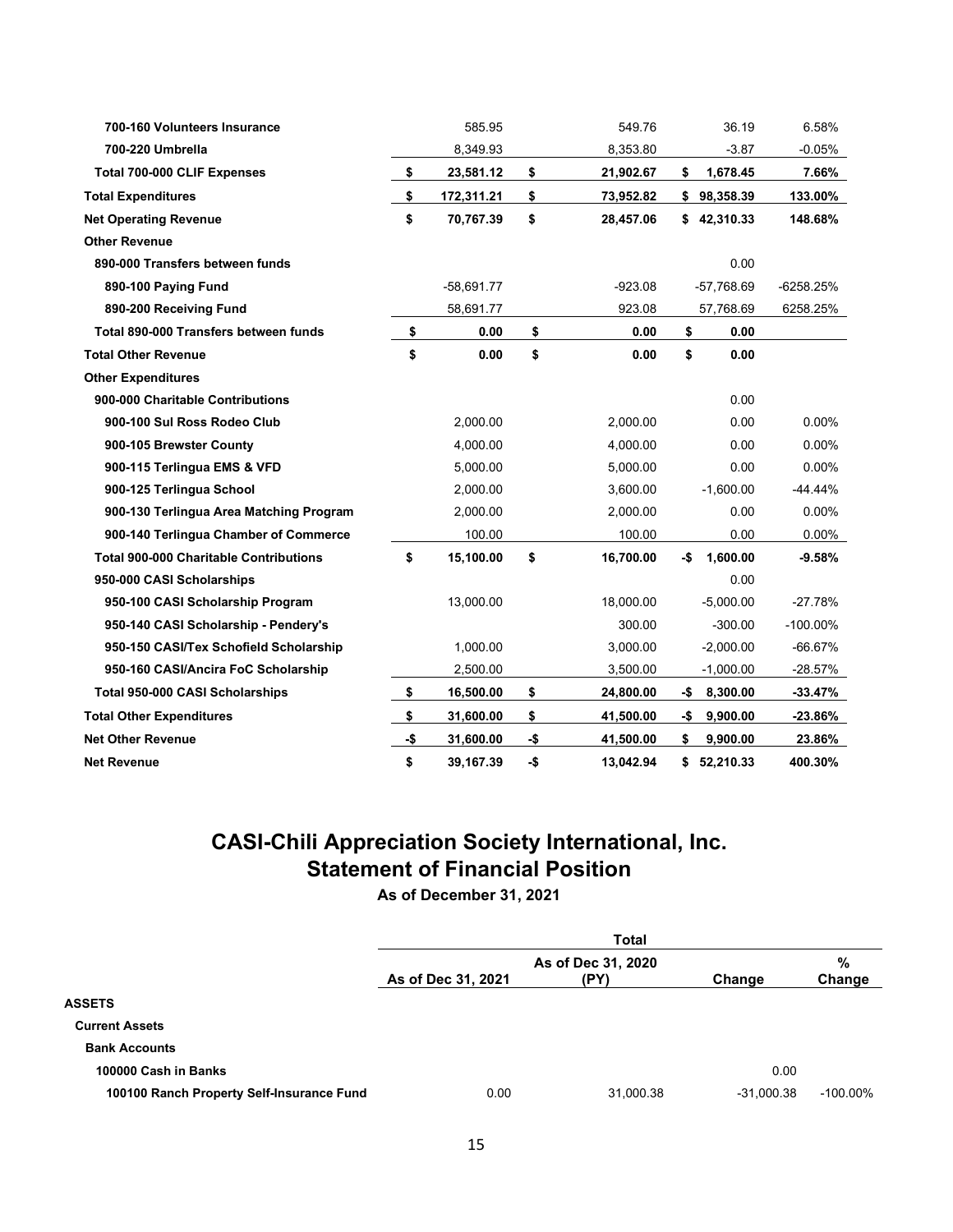| 100101 West Texas National Bank MMA      | 10,000.12        | 10,000.30        |     | $-0.18$     | 0.00%       |
|------------------------------------------|------------------|------------------|-----|-------------|-------------|
| 100111 Regions Scholarship Fund          | 138,611.00       | 126,148.24       |     | 12,462.76   | 9.88%       |
| 100112 Money Market - LMIF               | 105,038.73       | 103,307.69       |     | 1,731.04    | 1.68%       |
| 100113 Regions Main Checking             | 149,471.77       | 118,223.05       |     | 31,248.72   | 26.43%      |
| 100114 Ranch Insurance Fund              | 31,003.04        |                  |     | 31,003.04   |             |
| Total 100000 Cash in Banks               | \$<br>434,124.66 | \$<br>388,679.66 | \$  | 45,445.00   | 11.69%      |
| 102000 Cash on Hand - TICC               | 0.00             | 0.00             |     | 0.00        |             |
| <b>Total Bank Accounts</b>               | \$<br>434,124.66 | \$<br>388,679.66 | \$  | 45,445.00   | 11.69%      |
| <b>Other Current Assets</b>              |                  |                  |     |             |             |
| 102100 TICC Cash Banks                   | 0.00             | 0.00             |     | 0.00        |             |
| 102110 TICC Main Bank                    | 0.00             | 0.00             |     | 0.00        |             |
| <b>Total 102100 TICC Cash Banks</b>      | \$<br>0.00       | \$<br>0.00       | \$  | 0.00        |             |
| 103000 Undeposited Funds                 | 0.00             | 0.00             |     | 0.00        |             |
| <b>Uncategorized Asset</b>               | 0.00             | 0.00             |     | 0.00        |             |
| <b>Total Other Current Assets</b>        | \$<br>0.00       | \$<br>0.00       | \$  | 0.00        |             |
| <b>Total Current Assets</b>              | 434,124.66       | \$<br>388,679.66 | \$  | 45,445.00   | 11.69%      |
| <b>Fixed Assets</b>                      |                  |                  |     |             |             |
| 110209 Net Office Equipment              |                  |                  |     | 0.00        |             |
| 110200 Office Equipment                  | 17,642.67        | 17,642.67        |     | 0.00        | $0.00\%$    |
| 110205 Accumulated Depreciation Off Eq   | $-17,642.67$     | $-17,642.67$     |     | 0.00        | $0.00\%$    |
| <b>Total 110209 Net Office Equipment</b> | \$<br>0.00       | \$<br>0.00       | \$  | 0.00        |             |
| 110219 Net Ice Merchandiser              |                  |                  |     | 0.00        |             |
| 110210 Ice Merchandiser                  | 2,574.68         | 2,574.68         |     | 0.00        | $0.00\%$    |
| 110215 Accum Depr - Ice Merchandiser     | $-2,574.68$      | $-2,460.10$      |     | $-114.58$   | -4.66%      |
| Total 110219 Net Ice Merchandiser        | \$<br>0.00       | \$<br>114.58     | -\$ | 114.58      | $-100.00\%$ |
| 110239 Net Sign & Plaque                 |                  |                  |     | 0.00        |             |
| 110230 Sign & Plaque                     | 8,917.03         | 8,917.03         |     | 0.00        | $0.00\%$    |
| 110235 Accumulated Depr - Sign & Plaq    | $-8,756.28$      | $-8,649.14$      |     | $-107.14$   | $-1.24%$    |
| Total 110239 Net Sign & Plaque           | \$<br>160.75     | \$<br>267.89     | -\$ | 107.14      | $-39.99%$   |
| 110319 Net Land & Buildings              |                  |                  |     | 0.00        |             |
| 110300 Land                              | 39,968.00        | 39,968.00        |     | 0.00        | $0.00\%$    |
| 110303 Land Improvements                 | 71,847.00        | 71,847.00        |     | 0.00        | 0.00%       |
| 110310 Buildings                         | 204,561.42       | 204,561.42       |     | 0.00        | $0.00\%$    |
| 110315 Accumulated Depr - Bldgs          | $-118,521.45$    | $-112,356.16$    |     | $-6,165.29$ | $-5.49%$    |
|                                          | \$               |                  |     |             |             |
| Total 110319 Net Land & Buildings        | 197,854.97       | \$<br>204,020.26 | -\$ | 6,165.29    | $-3.02%$    |
| <b>Total Fixed Assets</b>                | 198,015.72       | \$<br>204,402.73 | -\$ | 6,387.01    | $-3.12%$    |
| <b>Other Assets</b>                      |                  |                  |     |             |             |
| 190100 Postage Deposit                   | 1,500.00         | 1,500.00         |     | 0.00        | $0.00\%$    |
| 192000 Trademark Fees                    | 3,870.00         | 3,870.00         |     | 0.00        | $0.00\%$    |
| <b>Total Other Assets</b>                | \$<br>5,370.00   | \$<br>5,370.00   | \$  | 0.00        | $0.00\%$    |
| <b>TOTAL ASSETS</b>                      | 637,510.38       | \$<br>598,452.39 | \$  | 39,057.99   | 6.53%       |
| <b>LIABILITIES AND EQUITY</b>            |                  |                  |     |             |             |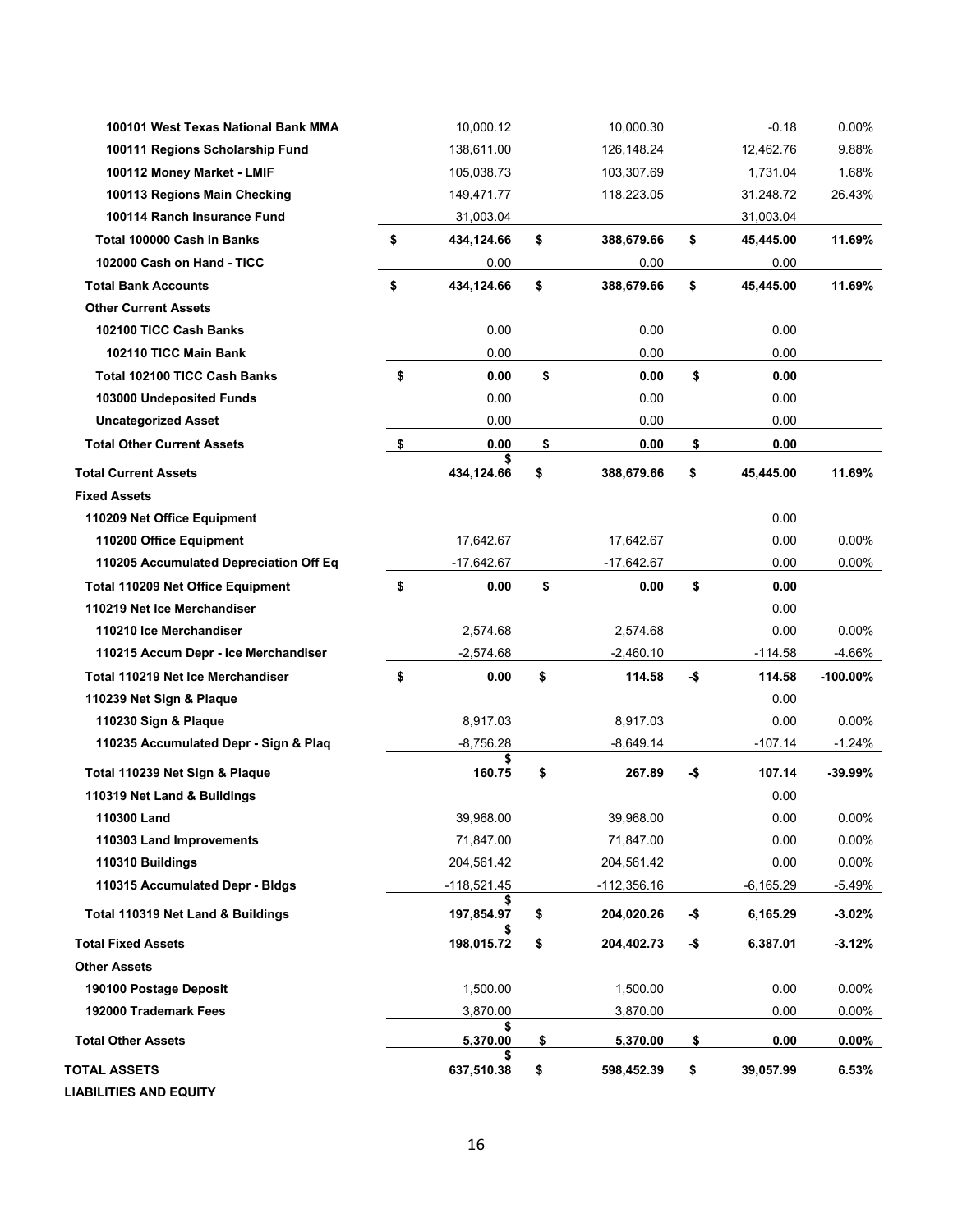**Liabilities**

 **Current Liabilities**

 **Other Current Liabilities 200300 Accrued Liabilities - General** 10,107.80 10,217.20 -109.40 -1.07%  **Total Other Current Liabilities \$ 10,107.80 \$ 10,217.20 -\$ 109.40 -1.07% Total Current Liabilities \$ 10,107.80 \$ 10,217.20 -\$ 109.40 -1.07% Total Liabilities \$ 10,107.80 \$ 10,217.20 -\$ 109.40 -1.07% Equity 300000 Opening Balance Equity** 0.00 0.00 0.00  **303000 Unrestricted Net Assets** 0.00 0.00 0.00  **310000 General Op Fund Balance** 316,595.43 306,187.84 10,407.59 3.40%  **320000 GP Meeting Fund Balance** 10,000.00 10,000.00 0.00 0.00% **330000 Life Member Fund Balance** 116,607.69 116,607.69 115,574.33 1,033.36 0.89%  **340000 CASI Schol Fund Balance** 146,680.25 157,815.23 -11,134.98 -7.06%  **350000 CASI Liab Ins Fund (CLIF) Bal** -1,648.18 11,700.73 -13,348.91 -114.09%  **Net Revenue** 39,167.39 -13,042.94 52,210.33 400.30%  **Total Equity \$ 627,402.58 \$ 588,235.19 \$ 39,167.39 6.66% TOTAL LIABILITIES AND EQUITY \$ 637,510.38 \$ 598,452.39 \$ 39,057.99 6.53%**

# **TallyMaster**

Jennifer Sherfield reported that there was a slow start but picking up as chili cookoffs are scheduled. We are right on track for number of chilis judged, cookoffs and qualified cooks based on 2019 numbers. There were 191 chilis judged at TICC. Only issue is people not paying their dues by September 30<sup>th</sup>.

Motioned to accept -James Burns. Motion was duly seconded. Motion passed unanimously.

#### TallyMaster Report

The TallyMaster position had smooth and successful transition. Brian Spencer, Dave Hewlett and I had several Teams meetings for training. I officially took over Tally after the 2021 Terlingua International Championship. Brian has been very helpful in this learning process. I have had several meetings with just Brian and myself with many questions and concerns that I have had throughout this transition.

Several things that I have noticed, is more results are mailed to me rather than submitted through the casichili.net website. As a whole the results that are submitted through .net are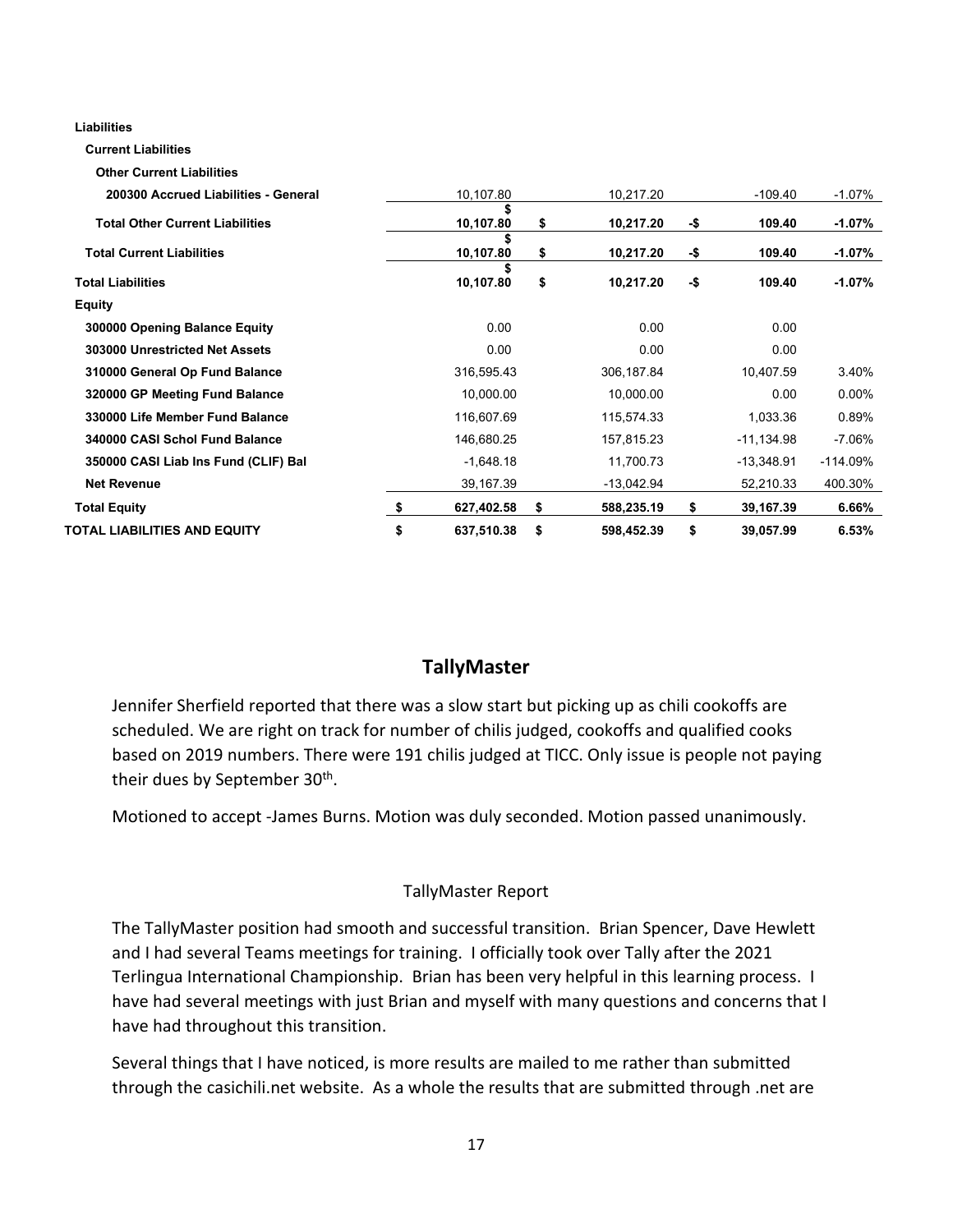usually incomplete. Many members struggle with either the payment process or attaching the paperwork. I have taken the time to get with these members to help them learn the process. I hope that future results submitted become easier for these members.

The 54th annual Terlingua International Chili Championship, also had a very successful transition as Brian taught me the ins and out of registration for the championship. We had 191 members registered and 191 chilis judged. The only complications that we had were members failing to pay their dues on time prior to the championship. Brian and I worked alongside with the membership director Tiffany Messer to ensure that the members' dues were paid. The board needs to make some verbiage changes so that members understand that their dues must be paid by September 30, in order to register for the championship.

The 54th Terlingua International Championship was down by 39 chilis turn in from 2019. I believe that this mainly contributes to the Covid pandemic. As of January 15, 2022, we have 42 members qualified for chili, 17 for show and 68 chili cook offs held. If we look at the statics from 2019, there were 48 qualified for chili, 30 for show and 91 cookoffs held. We are down a bit, but truly believe that we are on the right track, if this new strain of the Covid variant does not interfere in the future. As of today, we have no delinquent results pending.

Brian was gracious enough to share his graphs and spreadsheets with me. Please see below.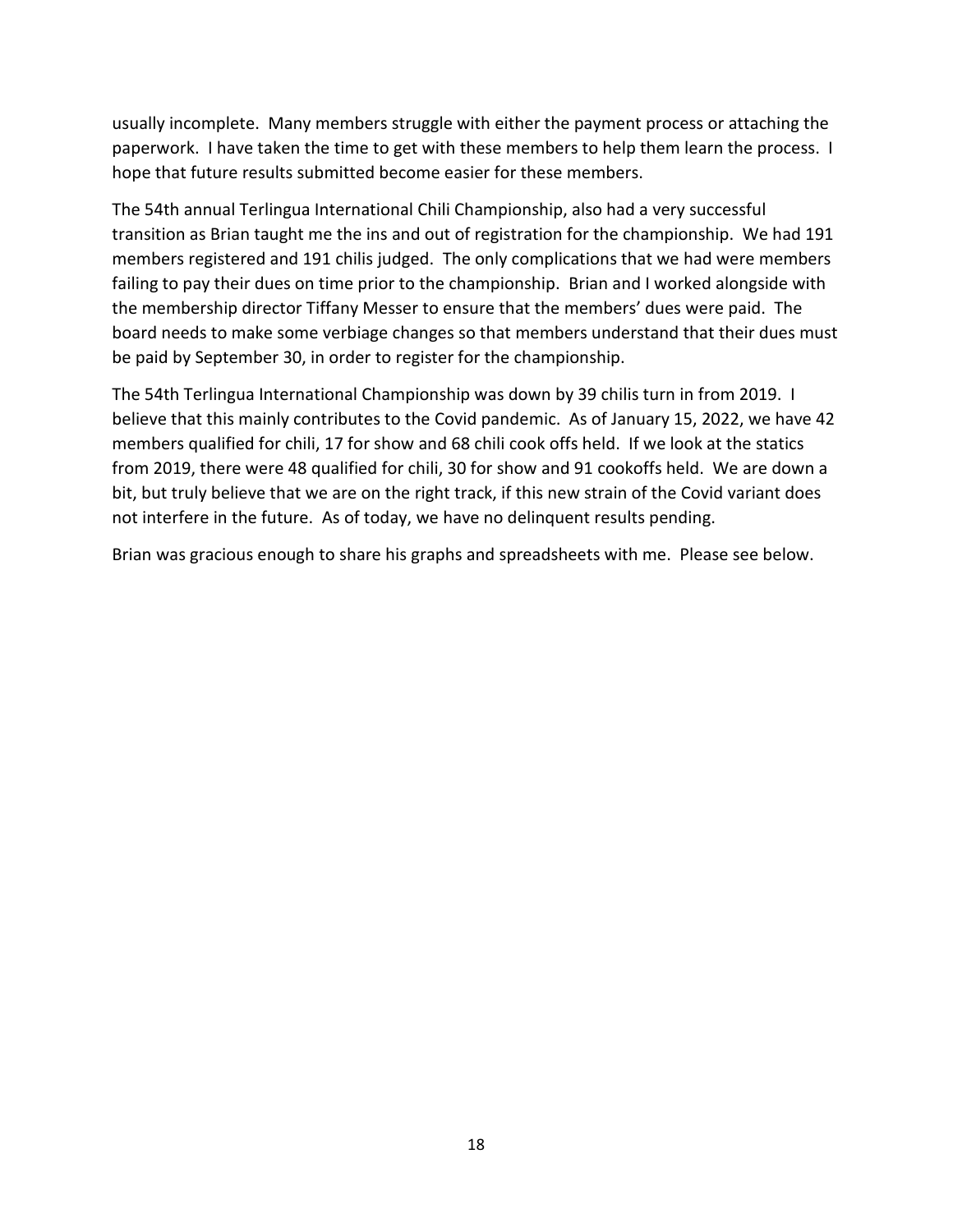## TallyMaster Report Cont'd.

### **TallyMaster's Report**

|                        | Change   | 2022      | 2021      | 2020      | 2019      | 2018      | 2017      | 2016      | 2015      |
|------------------------|----------|-----------|-----------|-----------|-----------|-----------|-----------|-----------|-----------|
| <b>Qualified Cooks</b> | (142)    | 42        | 184       | 46        | 48        | 68        | 67        | 72        | 76        |
| Show Teams Q'd         | (53)     | 17        | 70        | 19        | 30        | 34        | 28        | 29        | 29        |
| Cookoffs Held          | 36       | 68        | 32        | 96        | 91        | 89        | 121       | 131       | 131       |
| Chili's Judged         | 1381     | 2,243     | 862       | 3,015     | 2,946     | 2,665     | 3,527     | 3,952     | 3,946     |
| <b>Money Raised</b>    | \$17,598 | \$146,366 | \$128,768 | \$278,443 | \$182,145 | \$217,052 | \$285,588 | \$302,821 | \$249,855 |



**As of January 15, 2022**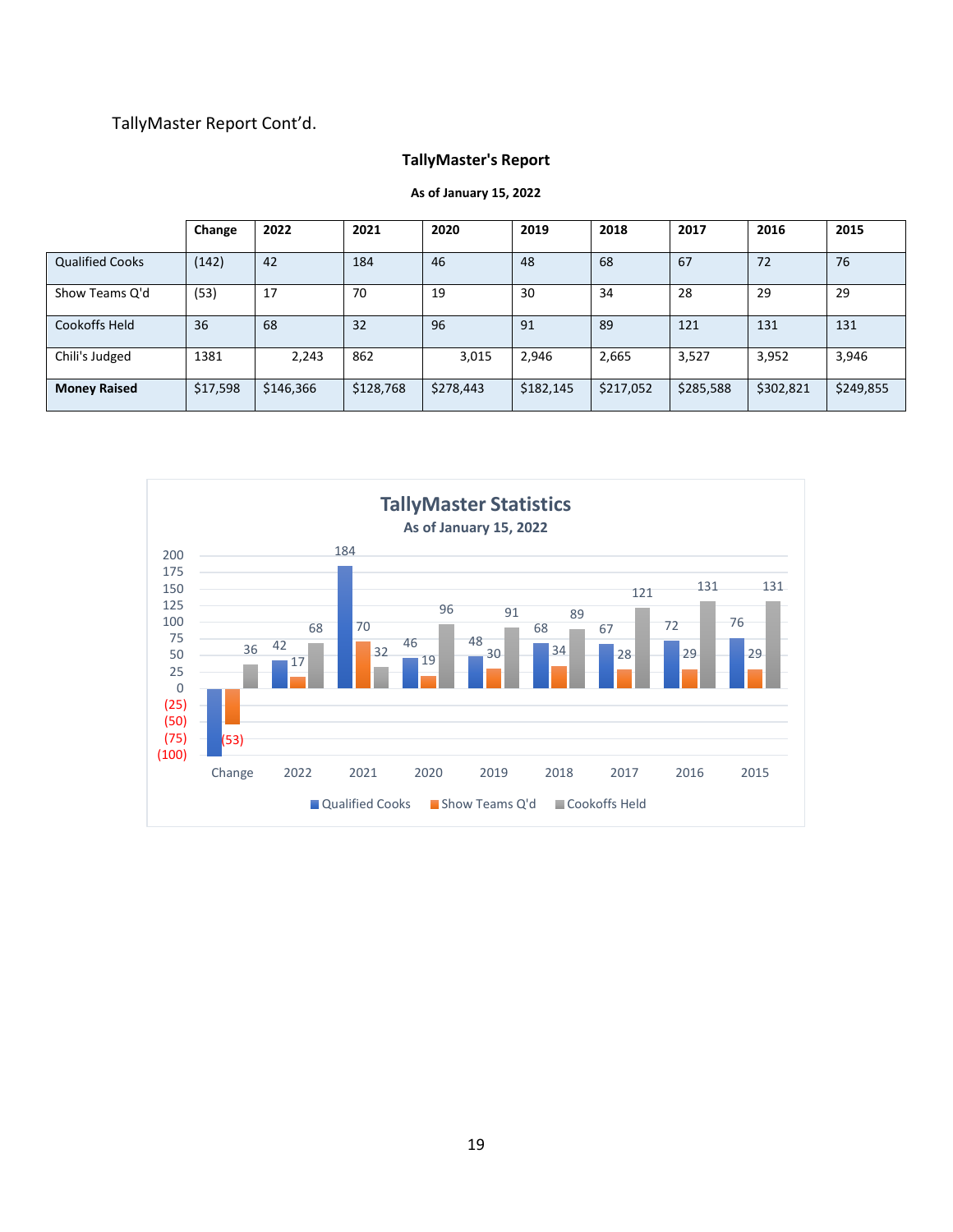TallyMaster Report Continued:

| <b>Cookoff Year</b> | <b>Cookoffs Held</b> | <b>Chilis Judged</b> | Cooks Q'd | <b>TICC Chilis Judged</b> |
|---------------------|----------------------|----------------------|-----------|---------------------------|
| 2021                | 226                  | 5,678                | 305       | 191                       |
| 2020                | 192                  | 6,020                | 299       | $\mathbf 0$               |
| 2019                | 385                  | 10,757               | 367       | 230                       |
| 2018                | 398                  | 11,023               | 388       | 272                       |
| 2017                | 451                  | 12,032               | 397       | 246                       |
| 2016                | 493                  | 13,657               | 439       | 328                       |
| 2015                | 492                  | 14,178               | 430       | 296                       |
| 2014                | 522                  | 14,460               | 425       | 272                       |
| 2013                | 550                  | 15,000               | 434       | 273                       |
| 2012                | 542                  | 15,174               | 449       | 305                       |
| 2011                | 558                  | 15,570               | 470       | 306                       |
| 2010                | 572                  | 16,251               | 459       | 321                       |

#### **TallyMaster Year End Results**

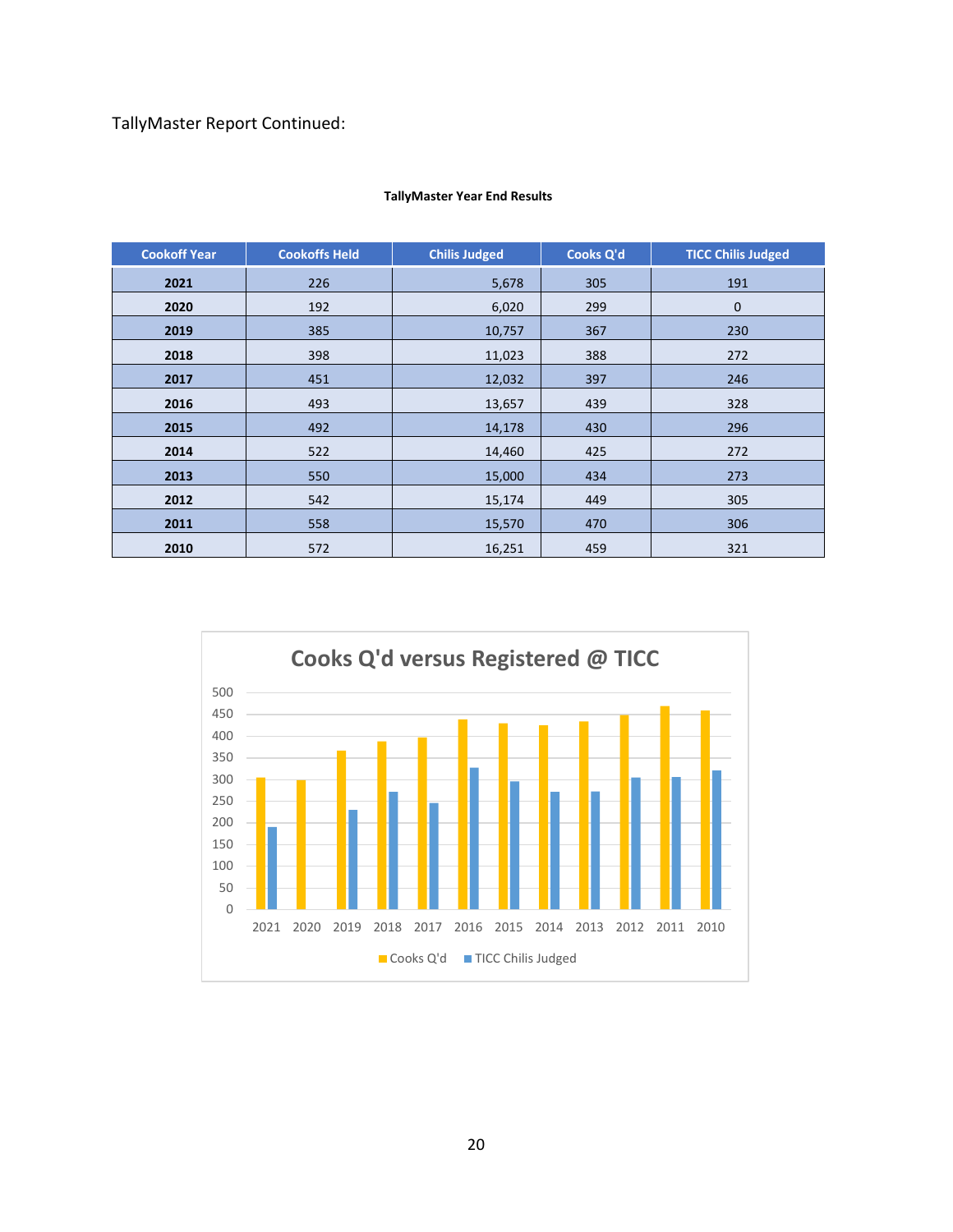### TallyMaster Report Cont'd.



# **Sponsorship Report**

Jennifer Sherfield reported on the money collected for TICC 2021. Bolner's signed a 3-year contract with 2 years remaining. Working with Kris Hudspeth to finalize the remainder of the sponsors. One new possible sponsor that is currently in the works. Need to reach out to the new owner of High Sierra to see if they would like to become a sponsor.

Jennifer Sherfield -Motion to accept. Motion was duly seconded. Motion passed unanimously.

### Sponsorship Report

During the 54<sup>th</sup> Annual Terlingua International Championship, I had the opportunity to work alongside with Kris Hudspeth to learn the details of Sponsorship. Kris took the time to teach me all the aspects of Sponsorship, including banner placement and what to expect from each sponsor. Kris also introduced me to all the sponsors so that I can start to develop a working relationship with each of them. Due to my photography duties, I was ahead of the game a bit, because of relationships that I have already established. There were several new representatives that I had not met, so it was good to get to know them. Kris and I spoke to each sponsor about the possibility of signing a three-year contract, like Bolner's have. Kris has also agreed to stay on the sponsorship committee to help guide me and the board into future years.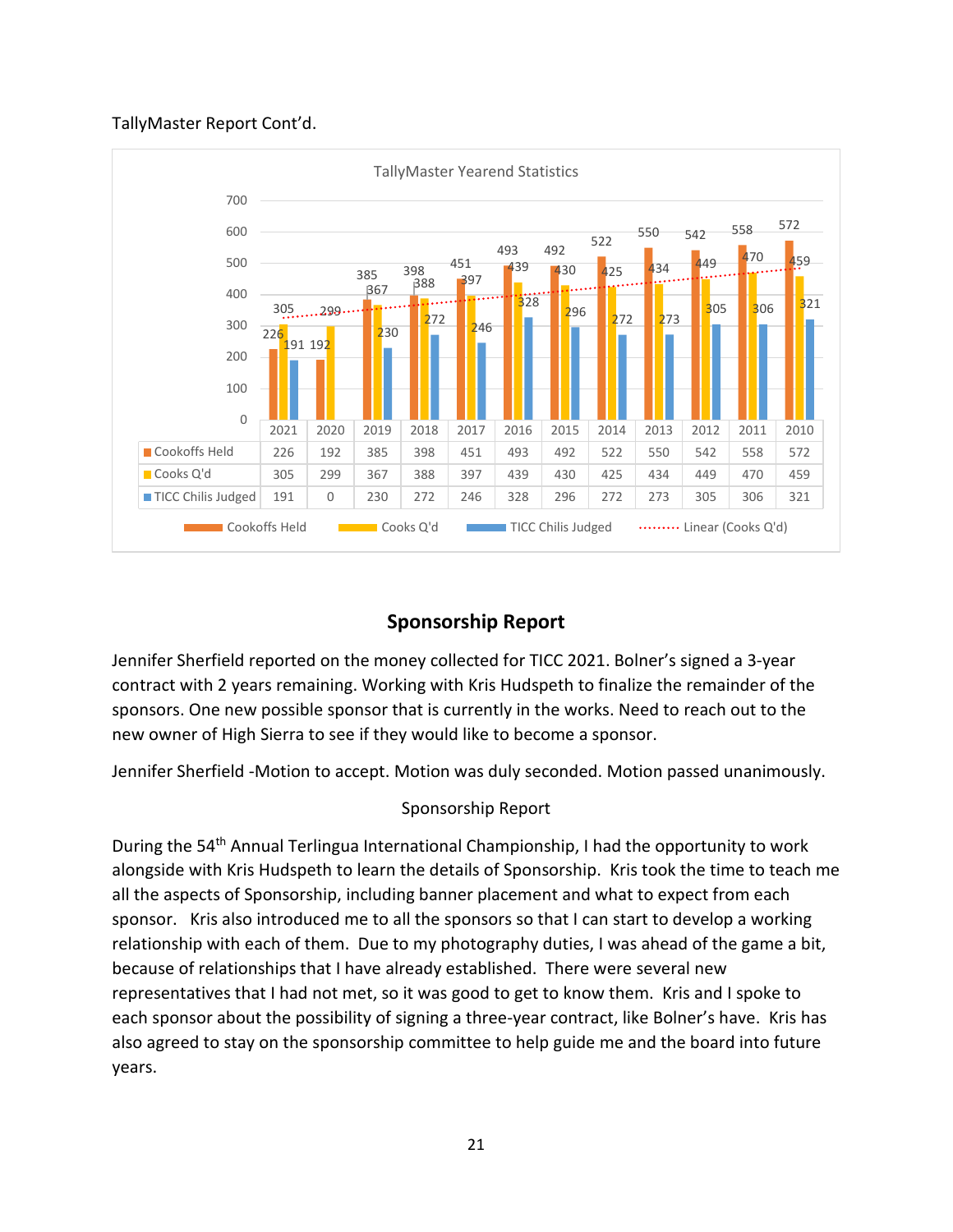Sponsorship Report Cont'd.

Prior to TICC, Kris started the transition by including me in invoicing emails and TICC details. Here is what I have learned;

- Renfro's- (Silver) was invoiced for \$3000 for underwriting both salsa competitions. We also credited them \$3000 in product.
- Visit Big Bend-(Gold) was invoiced for \$5000.
- Bolner Fiesta-(Gold) was invoiced for \$5000 and \$1500 for underwriting the anything but chili competition. We also gave Bolner's a \$5000 product credit.
- Statewide (Gold) was invoiced for \$4500 and \$1500 for underwriting the bean competition. We also gave then \$2500 in product credit.
- Summit Hill- (Louisiana Hot Sauce-Gold) was invoiced for \$5000 and \$1500 for underwriting both wing competitions. We also gave them product credit of \$5000.
- Glazier- (Silver) donated \$2500 in product.
- Purple Haze Jeep Club-(Silver) donated \$2000 to pay for the wings.
- Constellation Brands-(Woodbridge-Silver) donated \$1500 in product.

# **Ranch Report**

Steve reported on the Dark Sky initiative adopted by the county. CASI will have 5 years to comply. Current Ranch Budget is \$15,000. Reoccurring expenses are \$6668 which leaves \$8332 for maintenance and improvements.

James Burns motioned to approve the report. Motion was duly seconded.

Discussion: Renee Moore asked to look into insulating back wall of concessions. Steve will get a price and look into the insulation.

Motion passed unanimously.

### Ranch Report

Last year the following work was completed at the ranch prior to TICC. The rusted and pitted lower half of the back wall of the judging pavilion was replaced. The building at the main entrance was insulated and had a new heater/air-conditioner installed. An additional safety rail was welded into the fence at the main concession area. Ceiling fans were repaired or replaced in both the judging area and Krazy Flats.

There are numerous small projects that are on the schedule for the ranch, and one very large one.

The Dark Skies Initiative ordinance passed by Brewster County looks as if it will require the replacement or updating of every light on the ranch. Some may come into compliance with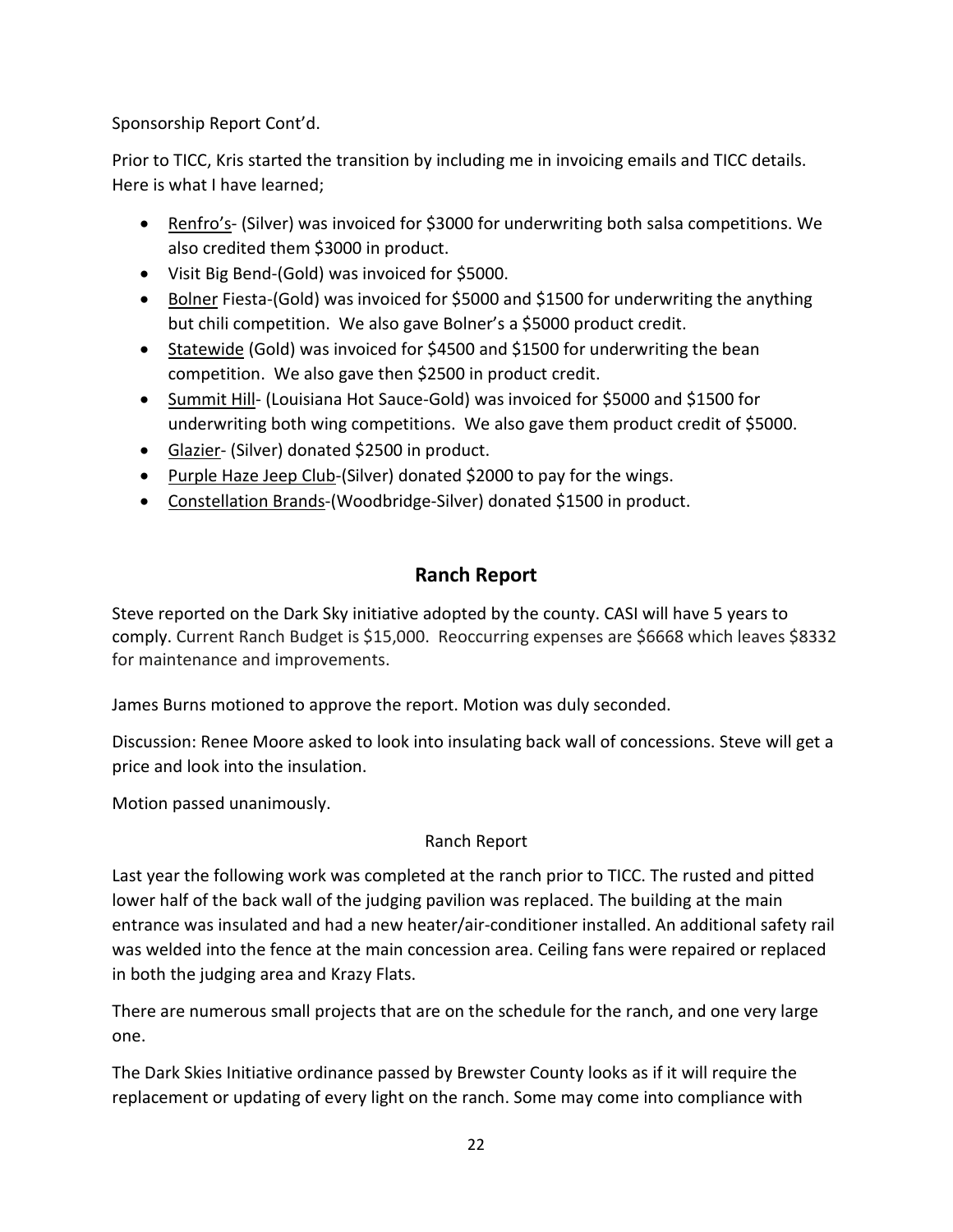### Ranch Report Cont'd.

shielding the light to be focused on the ground instead of outward (for example, those on the Admin building). We may be able to retrofit some fixtures (fluorescent lights) with LED bulbs. I am not certain at this time if that would be more cost effective than replacing them outright. We have until May of 2026 to come into compliance, assuming we can't get a variance due to our limited impact of one week per year.

Lights to be replaced or modified:

| Exterior two-bulb flood lights:         |    |
|-----------------------------------------|----|
| Two-bulb 4 ft. fluorescent fixtures:    | 58 |
| External Security lights (Admin bldg.): | 4  |
| Pole mounted security lights:           | 3  |
| Fan mounted lights:                     | 6  |
| Total light fixtures:                   | 78 |

The 78 total lights that I have identified for modification or replacement are not all of the fixtures on the ranch. They are only the ones that are in clear violation of the new ordinance. The county may see others that they don't like that I thought were fine, so consider this a starting point for budgeting and planning purposes.

# **Membership Report**

Work on Flyer for National Chili Day. Reduced rate for membership one day only. Membership and corporate members stayed about the same with new members off setting those not renewing.

Motion to accept- Nancy Hewlett. Motion duly seconded. Motion passed unanimously.

### Membership Report

Annual Membership -

CASI has 535 members as 01/17/2022.

As always, we need to continue to recruit new members but, in turn, retain the current membership. I have been emailing each renewal at the first of the month that they are going to expire.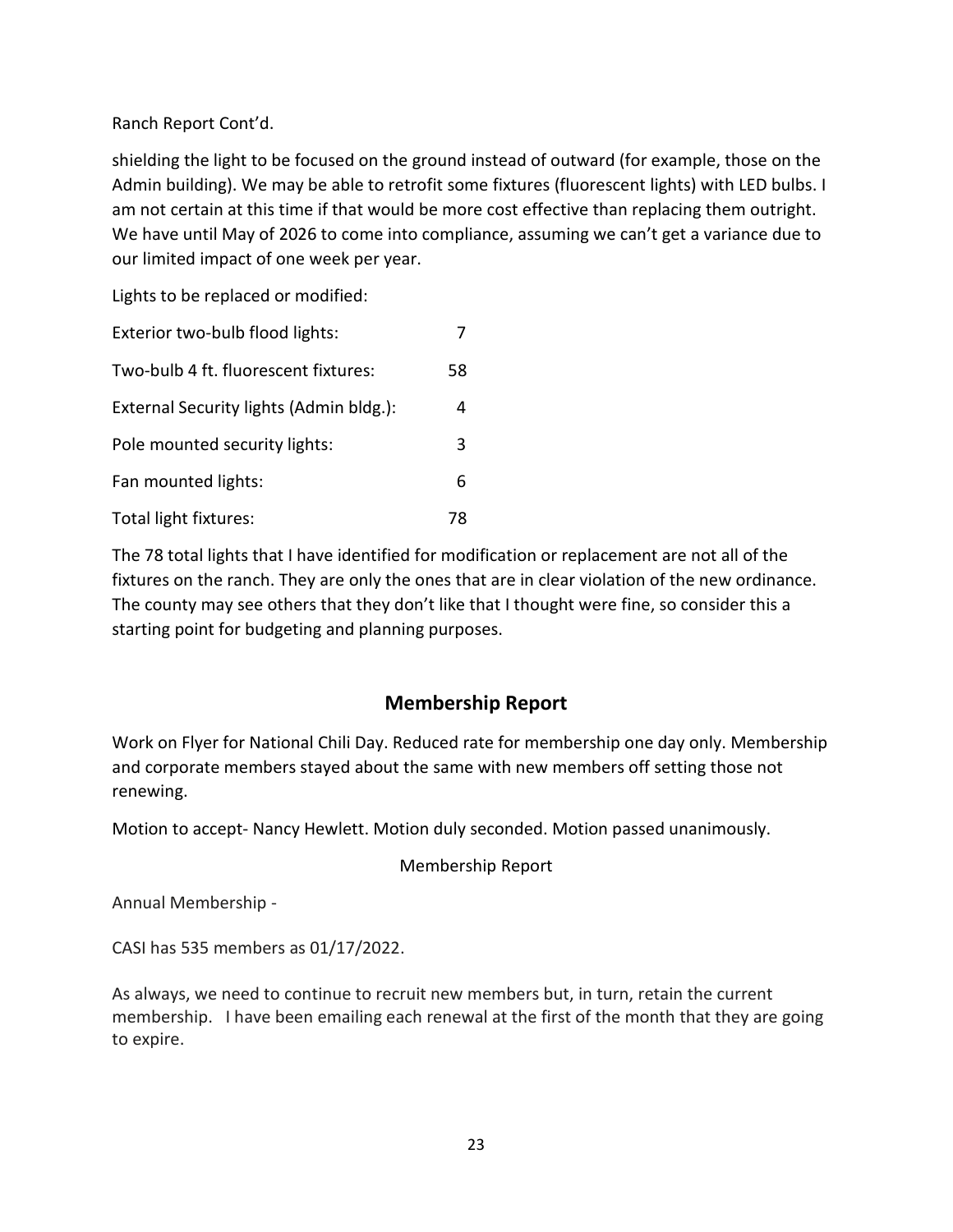Membership Report Cont'd.

Corporate Membership

CASI Corporate Membership is 12 members. Please remember to send me any correspondence for any possible new corporate members.

Listed below:

**Amarillo Elks Lodge #923 ASTRO AUTO SALES LLC City Of Gonzales City of Madison Hobbs Moose Lodge #2084 International River Runners Irving Elks Lodge #2334 Long Draw Pizza by Alye Snowy Peaks Winery Terlingua Ghostown Chili The John Firm, PLLC WelDNA Inc.**

Lifetime Membership

We have 513 Lifetime members.

Deceased Members All information of which we have been made aware has been updated in the CIS.

#### **Membership Report**

| as of 1/17/2022        |      |                    |                |                |                    |                |  |  |
|------------------------|------|--------------------|----------------|----------------|--------------------|----------------|--|--|
| <b>Winter 2021 BOD</b> |      |                    |                |                |                    |                |  |  |
|                        | 2019 | 2020<br><b>GPM</b> | 2021<br>Winter | 2021<br>Summer | 2021<br><b>GPM</b> | 2022<br>Winter |  |  |
| Annual                 | 523  | 629                | 509            | 493            | 621                | 535            |  |  |
| Corporate              | 9    | 14                 | 7              | 10             | 14                 | 12             |  |  |
| Life                   | 520  | 516                | 515            | 513            | 513                | 513            |  |  |
|                        |      |                    |                |                |                    |                |  |  |
| <b>Totals</b>          | 1057 | 1152               | 1031           | 1016           | 1148               | 1060           |  |  |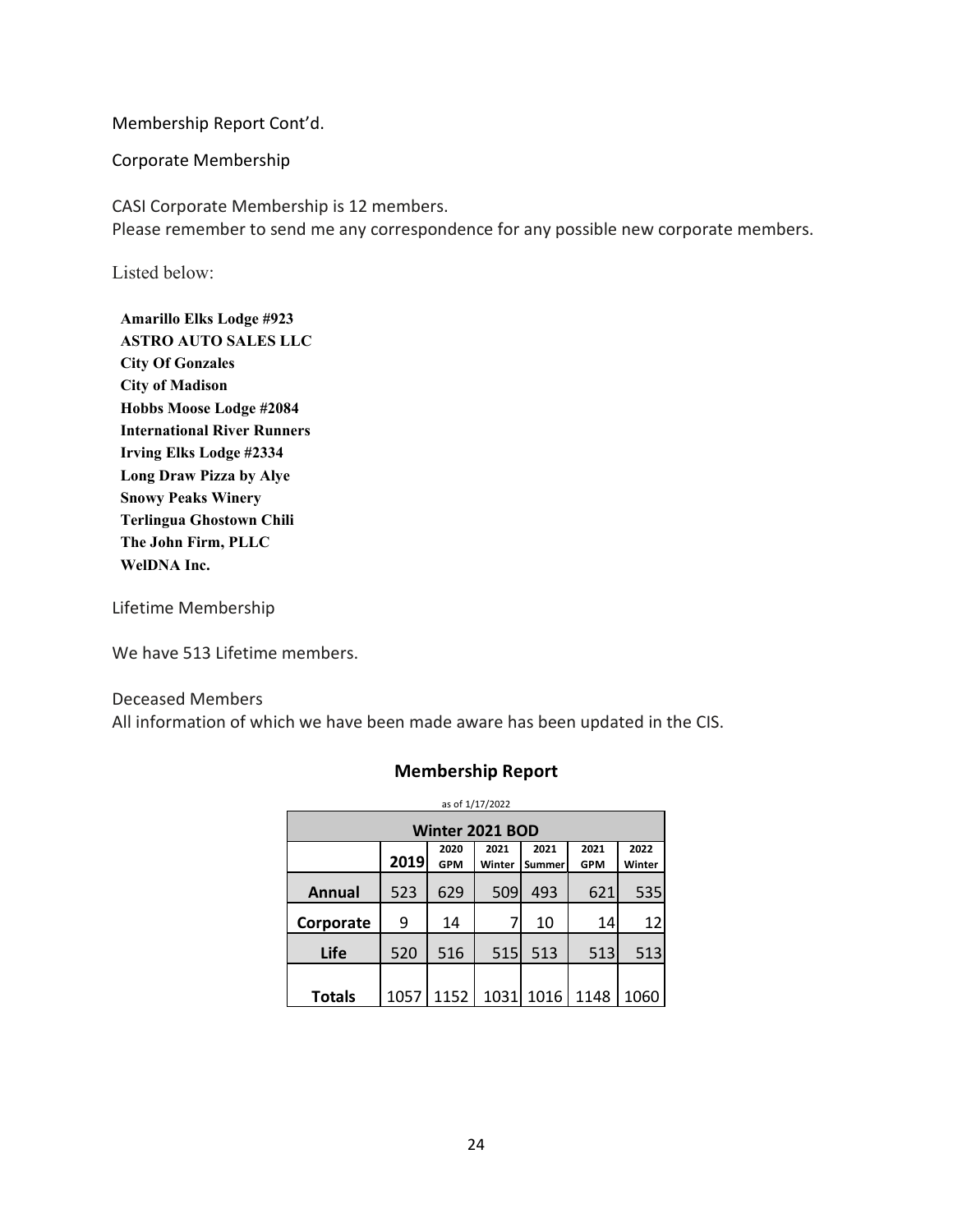# **Trails Report**

Approximately 1200 Trails are emailed each month. The trails had some modifications, including the winner's pictures of the TICC Friday events. Champion Ad was cleaned up, as well as the HEB ad is now a stand-alone ad.

Motion to accept- Tiffany Messer. Motion duly seconded. Motion passed unanimously.

### Trails Report

After the GP meeting in September 2021, the transition of the trails from Jennifer Sherfield to Kathryn W. Cavender occurred. Mike Watkins continues to act as Editor-in-Chief with Carol Knight as co-editor. The trails are emailed each month to lifetime members, annual members current in their dues, sponsors (sent by the sponsor chairperson Jennifer Sherfield) and to corporate members (sent by Tiffany Messer). This is approximately 1200 trails emailed each month.

After the members receive their Trails, the publication is placed on the front page of the casichili.net website. Cost for the Trail's publication continues to be minimal with an annual fee for the In-Design software license.

Some updates have been made to the layout of the trails. Each month a picture of the winners of the beans, salsa, hot wings competition and anything but chili has been incorporated in the sponsors ad. The Champion pictures has been removed from the HEB ad and each now has standalone ads. Some outdated sponsors ads have been removed as well as the general layout for mailings removed. The trails now can be as large as necessary without worrying about page count.

There have been issues with emailing the trails to the members. Approximately 20% of annual members do not have an email address listed in the directory and 36% of lifetime members do not have an email listed. In addition, 15-20 emails are kicked back each month because they are bad addresses, or the email is not accepted by the recipient's server. Many have reported these emails go to their spam folder. After the email is sent a posting is made on the CASI Facebook pages, stating the trails has been emailed and to look in the spam folder and to let me know if they are having issues. There is a list of approximately 5 people who do not receive the trails unless emailed individually. Several board members and individual members have gone through the lifetime list to clean it up as much as possible so as many people as possible continue to receive the trails. Mike Watkins and Carol Knight continue to do a fantastic job and the publication is only getting better. Articles and pictures are always welcome.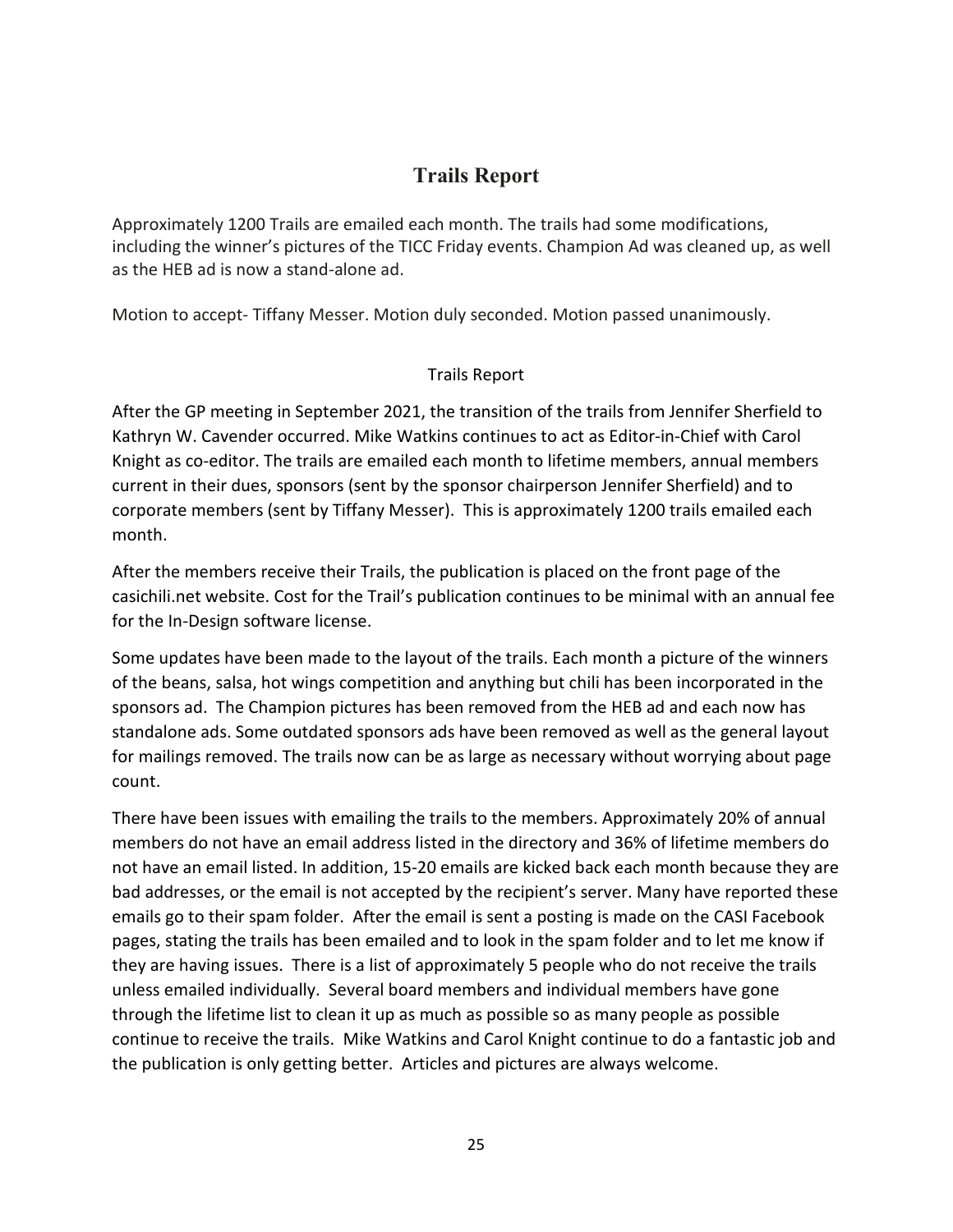# **Upcomings**

Nancy Hewlett reported this is her last report as the Upcomings transitions to Michael Mayorga.

Michael Mayorga motioned to approve the report. Motion duly seconded. Motion passed unanimously.

### Upcomings

I really do not have much to report. Cookoffs are still being organized but they are also cancelling due to the Covid. There is more being input than cancelled though.

Michael Mayorga is coming over this Saturday for training and to pick up the tickets, rule books and the printer. He will officially be the Upcomings Director.

I have enjoyed working with the Upcomings for the last six years and wish Michael much success. I will be available for any questions he may continue to have about the process.

# **Scholarship**

Nancy Hewlett presented the number of applicants they would like to present for board approval. The scholarship committee received a total of 44 applications. Forty-two applications for academic and two applications for technical school. Applications were received from several PODS and included PODS from several states. Scholarship Revenue from TICC (including donations) was \$33,497 which was up almost \$20,000 from the previous year. The vote for the number of scholarships will be deferred to new business.

Motioned to accept- Mike Whitten. Motion duly seconded. Motion passed unanimously.

# **Old 320**

Pat Krenek reported that the meeting at TICC transferred Alcaldessa from Dusty Hudspeth through the election process. Money raised from the chili sales in 2019, minus expenses was \$481. In 2021 the chili sales raised \$646.00 Pat Krenek presented a check for the Old 320 accounting line item for \$1127.00. She also said they are discussing what to do with the 320 drawing and what prize, for cooking in the 320, may be awarded going forward. Motion to accept-Tiffany Messer. Motion duly seconded Motion passed unanimously.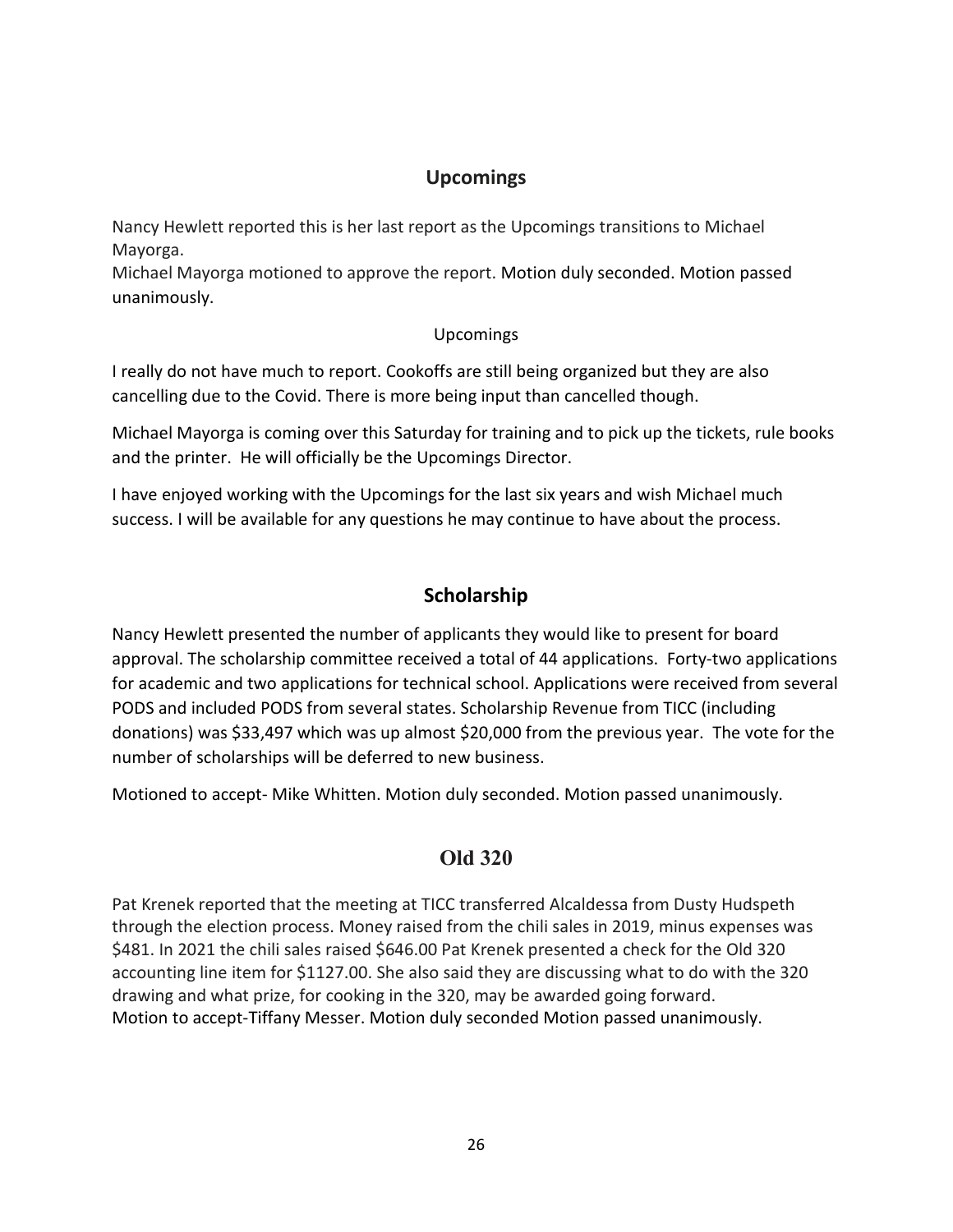Old 320 Report Cont'd.

#### Old 320

The Old 320 Annual Meeting was held on Friday, November 5, 2021, after announcements of the Scholarship Day events with approximately 25 attendees. I would like to thank Kathryn Cavender for taking the minutes of the meeting. After much discussion the membership voted for the proceeds from

Chili Sales be turned over to the CASI treasurer to be held in a line item for the OLD 320. These funds are only to be spendable by the Alcalde or Alcadessa as approved by the Old 320 members at the annual Old 320 meeting.

#### **TICC REPORT:**

Many thanks to the Volunteers that worked so diligently on Wednesday preparing the arena for the big show on Saturday.

As usual there were many cooks in the cooking arena! This year's winner of the OLD 320 stove was Kathy Hudson.

Chili Sales was set up after chili turn in on Saturday in the Old 320 Arena. Many thanks to the volunteers that worked the booth earning 646.00 in Chili Sales.

More volunteers are needed in the OLD 320 area next year at TICC to help with Registration and Chili Sales.

#### **INFORMATION/ REQUEST FOR BOD:**

In conclusion, I would like to request that the board again approve the purchase of stoves for a stove raffle for TICC 2022.

# **Friends of CASI**

Nancy Hewlett presented the amount of money raised \$31,500. The article will be ready for the May issue rather than June of the *Trails*. The article will discuss the FOC is a \$500 minimum but you may split the money or add on to an existing \$500. There will also be an on-line application. The letters to join FOC will be going out in the first of April with a deadline for August  $1<sup>st</sup>$  if you would like a shirt or plaque.

Motion to accept- Michael Mayorga. Motion duly seconded. Motion passed unanimously.

### Friends of CASI

I still have a few shirts to get to the donors but should have them delivered by the meeting in February.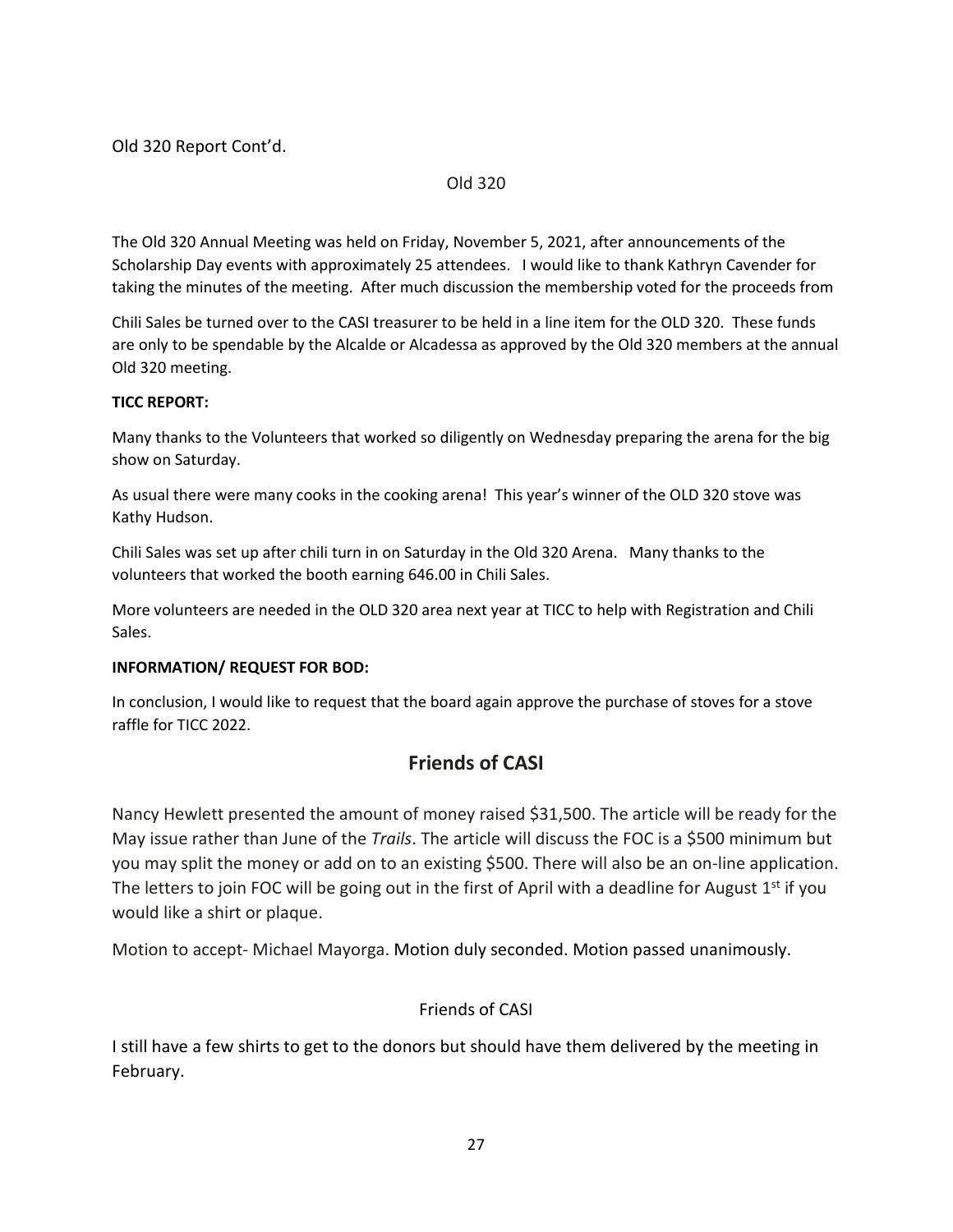### Friends of CASI Cont'd.

I have received another \$500 from Ron and Charlotte Wilson. They have been attending TICC for the last several years just to volunteer and thought they would like to do more. They are looking forward to serving CASI this year. If we add that to what we got last year (\$31,500) it makes our total \$32,000.

In April, I will start the FOC campaign and get the article ready for our June issue of the Trails. At that time, I will also prepare thank you cards for the FOC thanking them for their continued support and telling them where they can send their check for this next year.

# **New Business**

**Financial Report-** No New Business

### **Scholarship Report**

Nancy Hewlett motioned to award 6 academic applicates and 1 trade applicant for the upcoming year.

Discussion on the ratio of trade scholarship vs college scholarship. The total number of scholarships to be awarded will be nine. This increased the number of scholarships from last year by a total of four.

Nancy rescinded her motion.

Nancy Hewlett present a new motion to award 5 college scholarships and 2 trade scholarships in addition to the 2 Terlingua High School scholarships for a total of 9 scholarships. Motion duly seconded. Motion passed unanimously.

### **Operations Budget**

Mike Whitten motioned that CASI continues the physical distribution of Qualification cards and that CASI pays for the purchase and postage for these cards; for the past three years these cards were provided by a private donor. Motion duly seconded. Motion passed unanimously.

Mike Whitten motioned to transfer \$5000 from the General Fund to the Ranch Insurance Fund. Motion duly seconded. Motion passed unanimously.

**Promotional Items**- No Report

### **Entertainment**

Deferred to Summer Board meeting. Jennifer will take the lead on researching bands and options.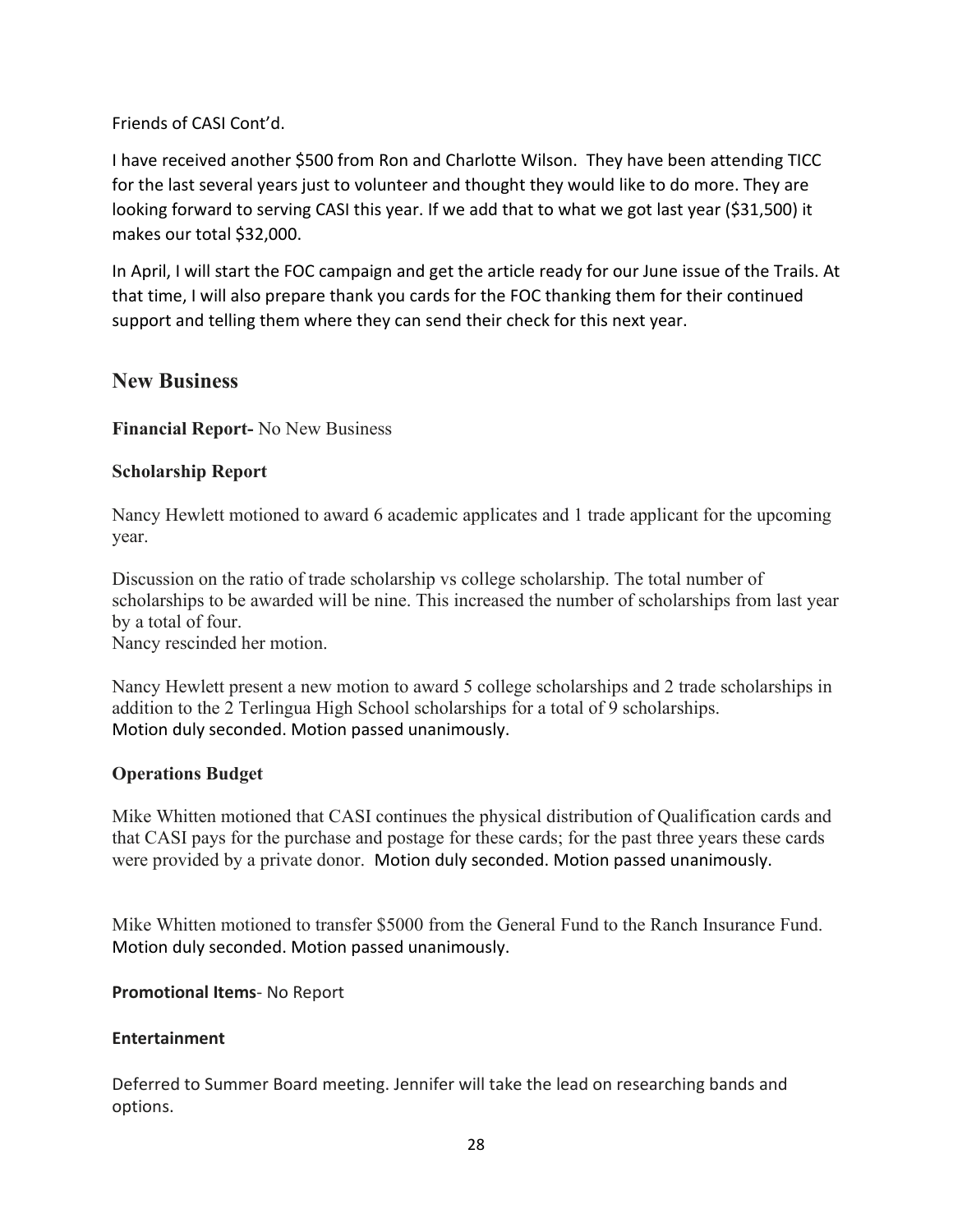#### **Terlingua Trails**

Kathryn Cavender motioned to adopt new Trails policy as proposed during the meeting. Motion duly seconded. Motion passed unanimously.

Kathryn Cavender motioned to adopt a business card section in the Trails. The cost of the business card will be \$50 a year (renewable in December) or a \$1000 donation to the FOC will get a business card ad in the trails. Motion duly seconded. Motion passed unanimously.

#### **Adopted Trails Policy**

#### 6 **TERLINGUA TRAILS**

6.1 MANAGEMENT AND FINANCIAL POLICIES:

#### 6.1.1 SCHEDULE:

TERLINGUA TRAILS IS A MONTHLY PUBLICATION. (BOD 02/92)

#### 6.1.2 CONTENTS:

THE TERLINGUA TRAILS WILL PUBLISH MATERIALS RECEIVED IF THEY ARE

NOT HARMFUL TO CASI. (BOD 02/95)

AT A MINIMUM THE TRAILS SHOULD INCLUDED AN ARTICLE OR ANNOUNCEMENTS FROM THE FOLLOWING BOARD MEMBERS: ED/PRESIDENT, MEMBERSHIP, TALLY, UPCOMINGS, MEMORIAL CHAIRPERSON, AS NEEDED. (BOD 2/22)

ARTICLES OR ANNOUNCEMENTS FROM THE SENIOR REFREE, SCHOLARSHIP CHAIRPERSON, CURRENT CHAMPION ARE HIGHLY ENCOURAGED. (BOD 2/22)

#### 6.1.3 SCHOLARSHIP RECIPIENTS:

WHEN AVAILABLE, THE TERLINGUA TRAILS WILL FEATURE A CASI

NATIONAL SCHOLARSHIP PROGRAM RECIPIENT ARTICLE IN EACH ISSUE.

(GPM 09/04)

6.1.4 POD ADS: Move to ADs

PODS WILL BE ALLOWED A ¼ PAGE AD IN THE TERLINGUA TRAILS FOR ONE

ISSUE ONLY. ADDITIONAL ADS REQUIRE PAYMENT. (BOD 02/05)

UPCOMINGS:

UPCOMINGS SHALL BE PUBLISHED IN THE TRAILS EACH MONTH ADVERTISING APPROVED COOKOFFS AT LEAST 90 DAYS PRIOR TO THE EVENT. (BOD 2/22)

CONDOLENCES AND MEMORIALS: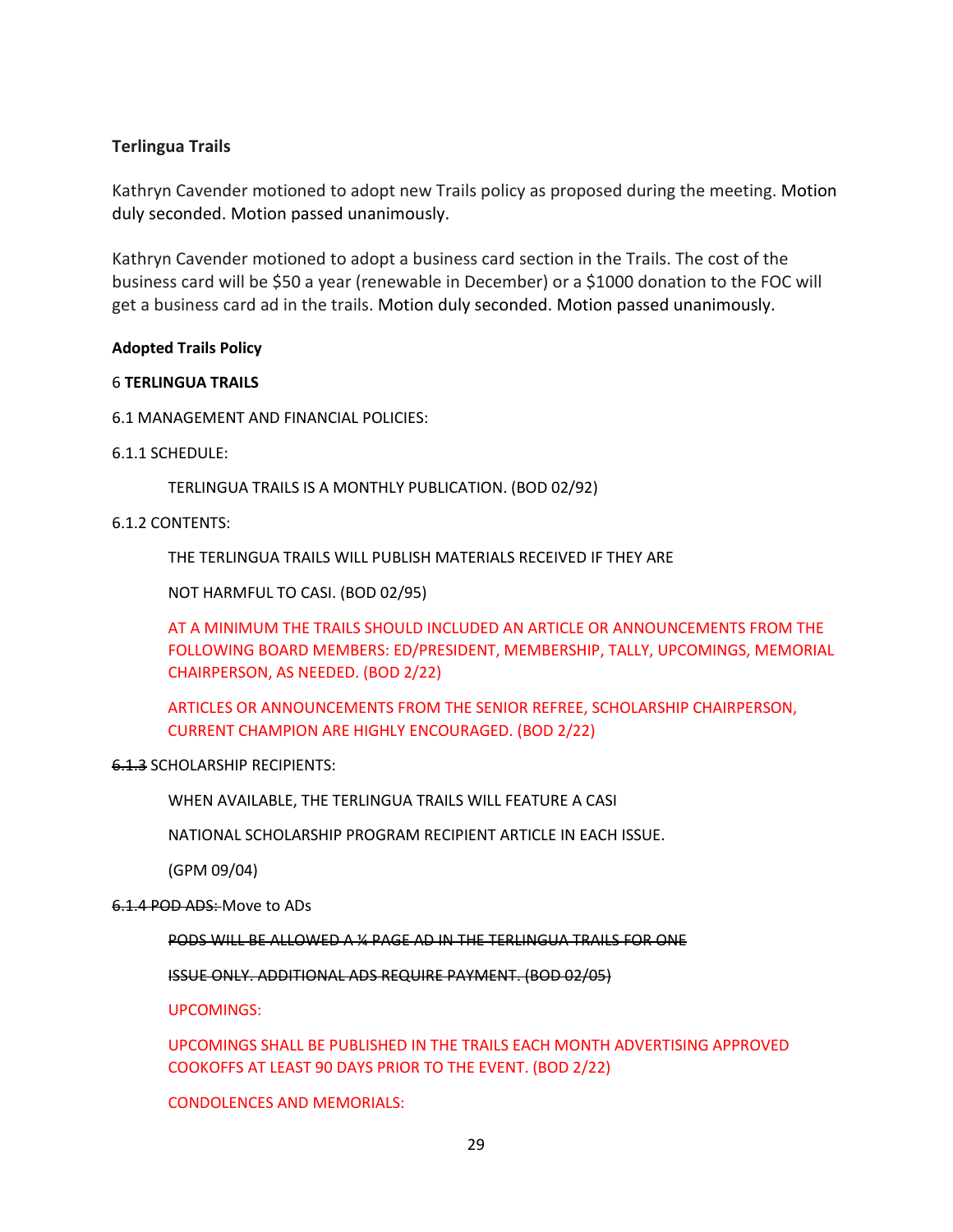A FORMAL SECTION WITH CONDOLENCES, DONATIONS AND MEMORIALS WILL BE INCLUDED EACH MONTH AS NEEDED. (BOD 2/22)

#### 6.1.5 OBITS:

A FORMAL OBITUARY COLUMN IS A PART OF THE TERLINGUA TRAILS. (BOD 02/02)

#### 6.1.6 SOLICITATIONS:

TERLINGUA TRAILS WILL NOT BE USED BY INDIVIDUALS TO SOLICIT

DONATIONS FOR ANY PURPOSE. (BOD 11/00)

#### 6.1.7 BOARD CANDIDATES:

CANDIDATES APPLICATIONS OR ARTICLE ANNOUNCING THEIR INTENTION TO RUN FOR THE BOARD OF DIRECTORS WILL BE PUBLISHED IN THE TRAILS IN ADVANCE OF THE GREAT PEPPER MEETING. IF A CANIDATE DESIRES MORE SPACE, THEY CAN PURCHASE AN ADVERTISEMENT. (BOD 2/22)

CANDIDATES FOR THE BOARD OF DIRECTORS WILL BE PROVIDED ¼ PAGE AD FOR LETTERS OF CANDIDACY. IF THEY DESIRE MORE, THEY CAN PURCHASE THE SPACE. (BOD 07 /02)

#### 6.1.8 COOKOFF ADS:

#### 6.1.4 POD ADS

PODS WILL BE ALLOWED A ¼ PAGE AD TWO MONTHS PRIOR AND IN THE MONTH OF THE COOKOFF. THE POD MUST SUBMIT AN ARTICLE FOR THE TERLINGUA TRAILS WITHIN 60 DAYS OF THE EVENT OR ADVERTISING LIMITIATIONS THE FOLLOWING YEAR MAY BE IMPOSED. (BOD 2/22)

PODS WILL BE ALLOWED A ¼ PAGE AD IN THE TERLINGUA TRAILS FOR ONE

ISSUE ONLY. ADDITIONAL ADS REQUIRE PAYMENT. (BOD 02/05)

STATE, REGIONAL AND OPEN ADS

STATE, REGIONAL AND OPEN COOKOFFS WILL BE ALLOWED A ¼ PAGE AD TWO MONTHS PRIOR AND IN THE MONTH OF THE COOKOFF. THE EVENT ORGANIZER MUST SUBMIT AN ARTICLE WITH PICTURES FOR THE TERLINGUA TRAILS WITHIN 60 DAYS OF THE EVENT OR ADVERTISING LIMITIATIONS THE FOLLOWING YEAR MAY BE IMPOSED. (BOD 2/22)

STATE, REGIONAL AND OPEN COOKOFFS WILL BE GIVE ONE THE POD MUST THEN SUBMIT AN ARTICLE FOR THE TERLINGUA TRAILS WITHIN 60 DAYS OF THE EVENT OR ADVERTISING LIMITIATIONS THE FOLLOWING YEAR MAY BE IMPOSED. FREE¼ PAGE AD PER YEAR PROVIDED THE COOKOFF SENDS AN ARTICLE AND PICTURE FOR THE EVENT. IF THE PICTURE AND/OR ARTICLE ARE NOT RECEIVED, THE COOKOFF WILL BE CHARGED FOR THE AD. (BOD 07/02)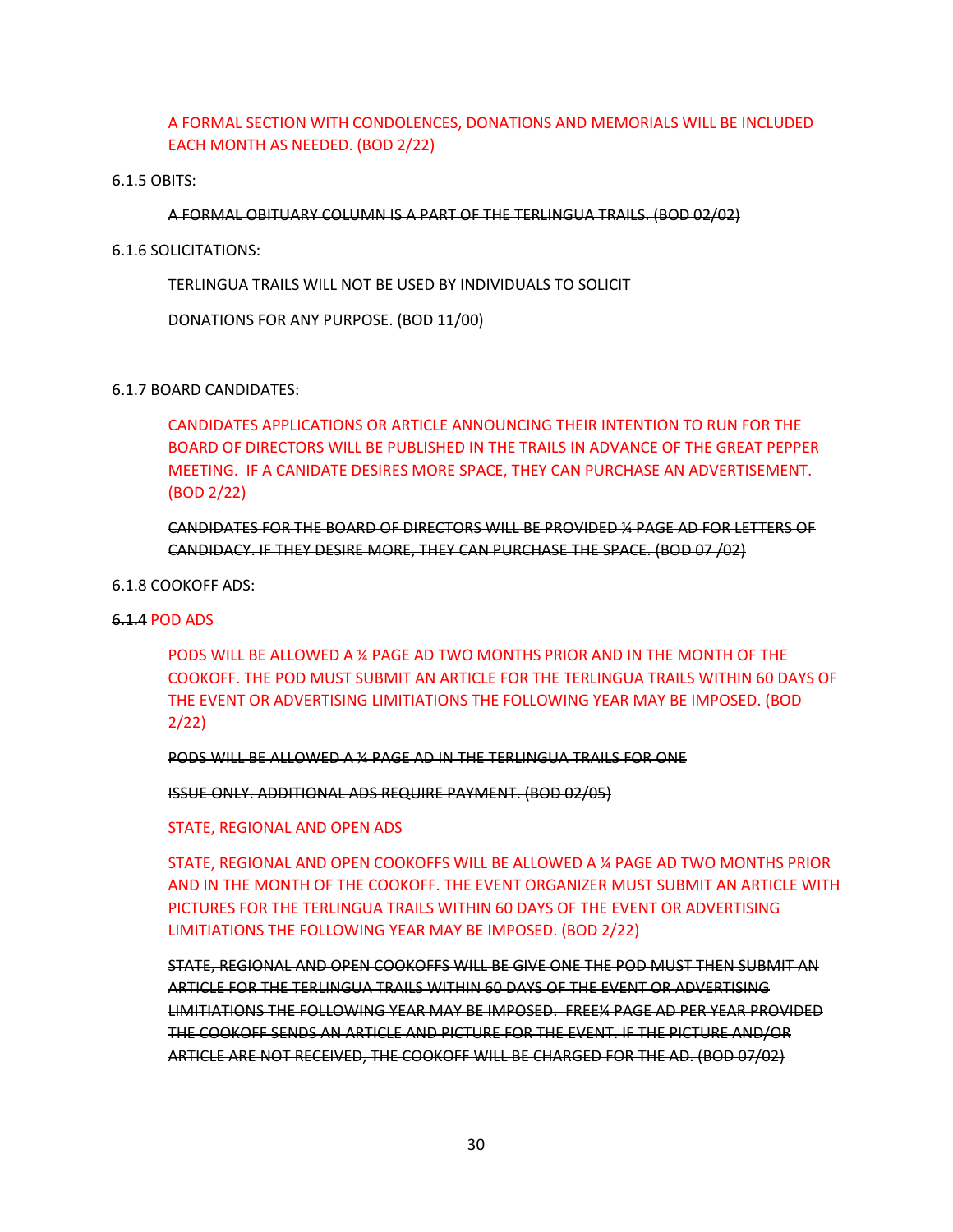#### 6.1.9 AD SECTION:

CLASSIFIED AD SECTION WILL BE ESTABLISHED WITH AD PRICING AS APPROVED BY THE BOARD OF DIRECTORS AS NEEDED AND PUBLISHED IN THE TRAILS. (BOD 2/22)

#### 6.1.10 ADVERTISING RATE SCHEDULE - EFFECTIVE 01/01/03

FULL PAGE 10" X 12 3/4 - \$250.00

1/2 PAGE 5" X 12 3/4" - \$130.00

1/2 PAGE 10" X 6 1/4" - \$130.00

1/4 PAGE 5" X 6 1/4" - \$90.00

1/8 PAGE 5" X 3" - \$60.00

BOTTOM BANNER 10" X 3" - \$90.00

BUSINESS CARD - \$40.00

CLASSIFIEDS - \$40.00 - 2 INCH - 3 MONTHS

ADVERTISING RATE SCHEDULE CAN BE ADJUSTED BASED ON AN INDIVIDUAL OR COMPANY SPONSORSHIP LEVEL. (BOD 2/22)

#### 6.1.11 MULTIPLE MONTH RATES:

THE MANAGING EDITOR IS ALLOWED TO NEGOTIATE RATES FOR MULTIPLE MONTHS. (BOD 07/02)

#### 6.1.12 CAMERA READY:

ALL PRICES ARE FOR CAMERA READY ADS (JPG.)

6.1.13 MULTIPLE MONTH AD RATES:

3 TO 5 MONTH RUNNING AD, 15% DISCOUNT PER MONTH

6 TO 11 MONTH RUNNING AD, 20% DISCOUNT PER MONTH

12 MONTHS OR MORE, 25% DISCOUNT PER MONTH

TRAILS ADVERTING RATES (BOD 2/22)

FULL PAGE - \$150.00 MONTH

1/2 PAGE - \$50.00 MONTH

1/4 PAGE - \$25.00 MONTH

BUSINESS CARD SPECIAL - \$50.00 YEAR (RENEWABLE ANNAULLY DECEMBER 1ST)